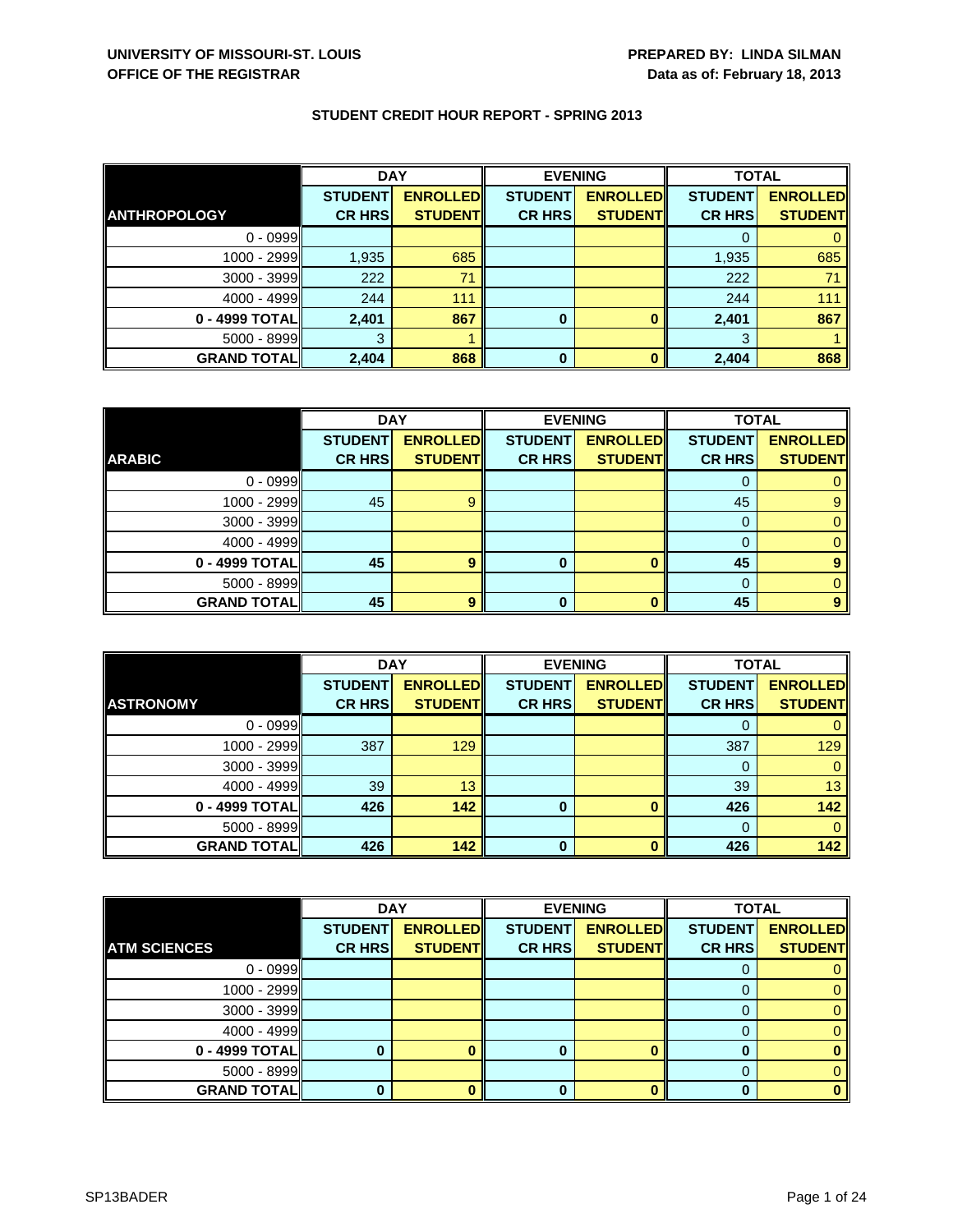|                    | <b>DAY</b>     |                 | <b>EVENING</b> |                 | <b>TOTAL</b>   |                 |
|--------------------|----------------|-----------------|----------------|-----------------|----------------|-----------------|
|                    | <b>STUDENT</b> | <b>ENROLLED</b> | <b>STUDENT</b> | <b>ENROLLED</b> | <b>STUDENT</b> | <b>ENROLLED</b> |
| <b>BIOLOGY</b>     | <b>CR HRS</b>  | <b>STUDENT</b>  | <b>CR HRS</b>  | <b>STUDENT</b>  | <b>CR HRS</b>  | <b>STUDENT</b>  |
| $0 - 0999$         |                |                 |                |                 |                |                 |
| 1000 - 2999II      | 2,985          | 884             | 399            | 127             | 3,384          | 1,011           |
| $3000 - 3999$      | 559            | 198             | 84             | 31              | 643            | 229             |
| $4000 - 4999$      | 885            | 310             | 28             | 14              | 913            | 324             |
| 0 - 4999 TOTAL     | 4,429          | 1,392           | 511            | 172             | 4,940          | 1,564           |
| $5000 - 8999$      | 540            | 205             |                |                 | 540            | 205             |
| <b>GRAND TOTAL</b> | 4,969          | 1,597           | 511            | 172             | 5,480          | 1,769           |

|                    | <b>DAY</b>     |                 | <b>EVENING</b> |                 | <b>TOTAL</b>   |                 |
|--------------------|----------------|-----------------|----------------|-----------------|----------------|-----------------|
|                    | <b>STUDENT</b> | <b>ENROLLED</b> | <b>STUDENT</b> | <b>ENROLLED</b> | <b>STUDENT</b> | <b>ENROLLED</b> |
| <b>CHEMISTRY</b>   | <b>CR HRS</b>  | <b>STUDENT</b>  | <b>CR HRS</b>  | <b>STUDENT</b>  | <b>CR HRS</b>  | <b>STUDENT</b>  |
| $0 - 0999$         |                |                 |                |                 |                |                 |
| 1000 - 2999        | 1,634          | 406             | 532            | 162             | 2,166          | 568             |
| $3000 - 3999$      | 166            | 76              | 84             | 28              | 250            | 104             |
| $4000 - 4999$      | 108            | 52              | 121            | 43              | 229            | 95              |
| 0 - 4999 TOTAL     | 1,908          | 534             | 737            | 233             | 2,645          | 767             |
| $5000 - 8999$      | 329            | 144             |                |                 | 329            | 144             |
| <b>GRAND TOTAL</b> | 2,237          | 678             | 737            | 233             | 2,974          | 911             |

|                    | <b>DAY</b>     |                 |                | <b>EVENING</b>  | <b>TOTAL</b>   |                 |
|--------------------|----------------|-----------------|----------------|-----------------|----------------|-----------------|
|                    | <b>STUDENT</b> | <b>ENROLLED</b> | <b>STUDENT</b> | <b>ENROLLED</b> | <b>STUDENT</b> | <b>ENROLLED</b> |
| <b>CHINESE</b>     | <b>CR HRS</b>  | <b>STUDENT</b>  | <b>CR HRS</b>  | <b>STUDENT</b>  | <b>CR HRS</b>  | <b>STUDENT</b>  |
| $0 - 0999$         |                |                 |                |                 | 0              | 0               |
| $1000 - 2999$      | 79             | 21              |                |                 | 79             | 21              |
| $3000 - 3999$      |                |                 |                |                 | 0              | 0               |
| $4000 - 4999$      |                |                 |                |                 | 0              | 0               |
| 0 - 4999 TOTAL     | 79             | 21              | 0              |                 | 79             | 21              |
| $5000 - 8999$      |                |                 |                |                 | $\Omega$       | 0               |
| <b>GRAND TOTAL</b> | 79             | 21              |                |                 | 79             | 21              |

|                         | <b>DAY</b>     |                 | <b>EVENING</b> |                 | <b>TOTAL</b>   |                 |
|-------------------------|----------------|-----------------|----------------|-----------------|----------------|-----------------|
|                         | <b>STUDENT</b> | <b>ENROLLED</b> | <b>STUDENT</b> | <b>ENROLLED</b> | <b>STUDENT</b> | <b>ENROLLED</b> |
| <b>COMPUTER SCIENCE</b> | <b>CR HRS</b>  | <b>STUDENT</b>  | <b>CR HRS</b>  | <b>STUDENT</b>  | <b>CR HRS</b>  | <b>STUDENT</b>  |
| $0 - 0999$              |                |                 |                |                 | O              | 0               |
| $1000 - 2999$           | 585            | 195             | 249            | 83              | 834            | 278             |
| $3000 - 3999$           | 42             | 14              | 180            | 60              | 222            | 74              |
| $4000 - 4999$           | 174            | 58              | 231            | 77              | 405            | 135             |
| 0 - 4999 TOTAL          | 801            | 267             | 660            | 220             | 1,461          | 487             |
| $5000 - 8999$           | 162            | 54              |                |                 | 162            | 54              |
| <b>GRAND TOTALI</b>     | 963            | 321             | 660            | 220             | 1,623          | 541             |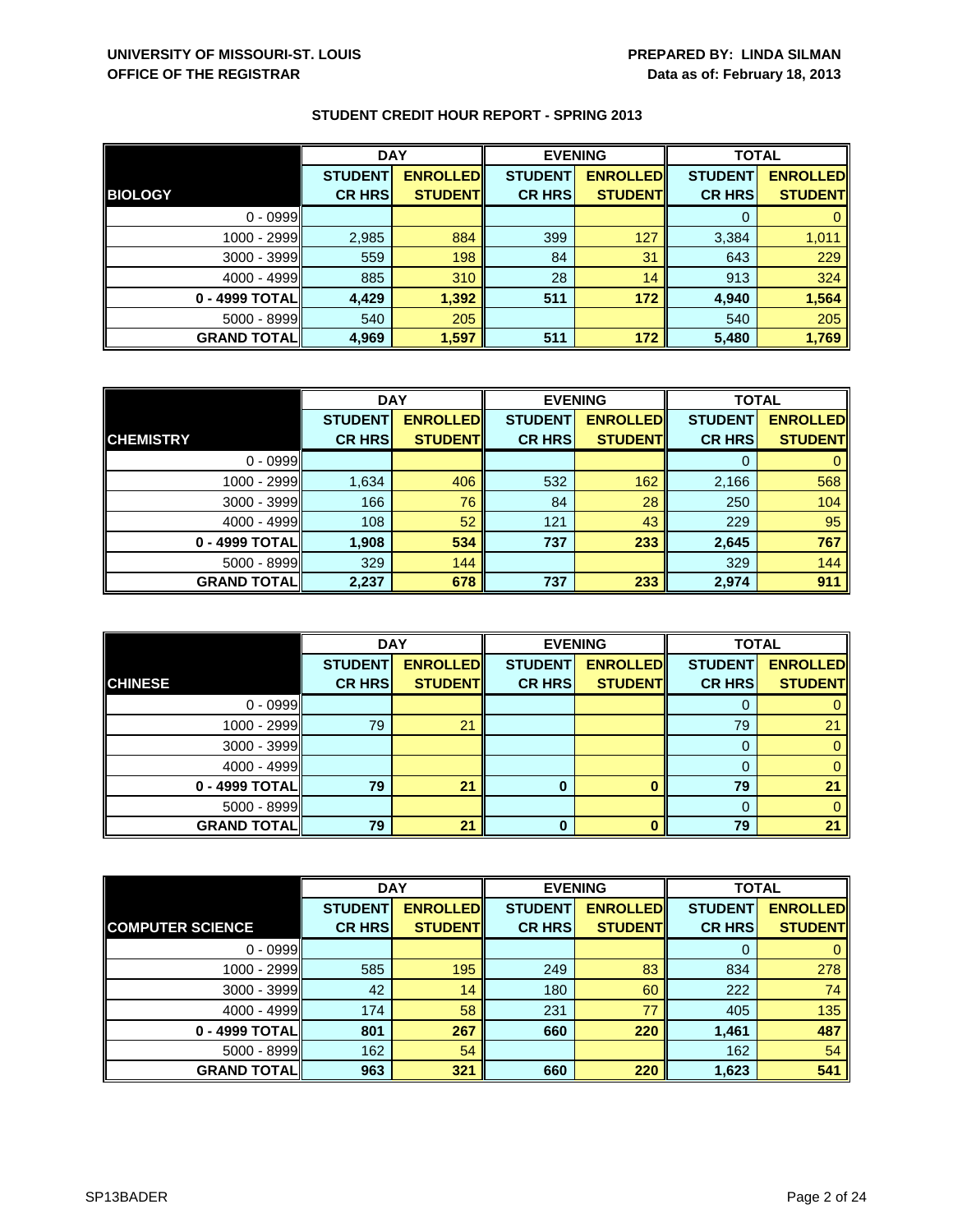|                         | <b>DAY</b>     |                 | <b>EVENING</b> |                 | <b>TOTAL</b>   |                 |
|-------------------------|----------------|-----------------|----------------|-----------------|----------------|-----------------|
|                         | <b>STUDENT</b> | <b>ENROLLED</b> | <b>STUDENT</b> | <b>ENROLLED</b> | <b>STUDENT</b> | <b>ENROLLED</b> |
| <b>CRIMINAL JUSTICE</b> | <b>CR HRS</b>  | <b>STUDENT</b>  | <b>CR HRS</b>  | <b>STUDENT</b>  | <b>CR HRS</b>  | <b>STUDENT</b>  |
| $0 - 0999$              |                |                 |                |                 |                |                 |
| $1000 - 2999$           | 3,422          | 1,108           | 117            | 39              | 3,539          | 1,147           |
| 3000 - 3999             | 485            | 165             |                |                 | 485            | 165             |
| $4000 - 4999$           | 801            | 267             | 60             | 20              | 861            | 287             |
| 0 - 4999 TOTAL          | 4,708          | 1,540           | 177            | 59              | 4,885          | 1,599           |
| $5000 - 8999$           | 331            | 107             |                |                 | 331            | 107             |
| <b>GRAND TOTAL</b>      | 5,039          | 1,647           | 177            | 59              | 5,216          | 1,706           |

|                    | <b>DAY</b>     |                 | <b>EVENING</b> |                 | <b>TOTAL</b>   |                 |
|--------------------|----------------|-----------------|----------------|-----------------|----------------|-----------------|
|                    | <b>STUDENT</b> | <b>ENROLLED</b> | <b>STUDENT</b> | <b>ENROLLED</b> | <b>STUDENT</b> | <b>ENROLLED</b> |
| <b>ECONOMICS</b>   | <b>CR HRS</b>  | <b>STUDENT</b>  | <b>CR HRS</b>  | <b>STUDENT</b>  | <b>CR HRS</b>  | <b>STUDENT</b>  |
| $0 - 0999$         |                |                 |                |                 | 0              | 0               |
| 1000 - 2999        | 1,715          | 595             | 309            | 103             | 2,024          | 698             |
| $3000 - 3999$      | 429            | 143             |                |                 | 429            | 143             |
| $4000 - 4999$      | 178            | 52              | 102            | 34              | 280            | 86              |
| 0 - 4999 TOTAL     | 2,322          | 790             | 411            | 137             | 2,733          | 927             |
| $5000 - 8999$      | 63             | 21              |                |                 | 63             | 21              |
| <b>GRAND TOTAL</b> | 2,385          | 811             | 411            | 137             | 2,796          | 948             |

|                    | <b>DAY</b>                      |                                    |                                 | <b>EVENING</b>                    |                                 | <b>TOTAL</b>                      |
|--------------------|---------------------------------|------------------------------------|---------------------------------|-----------------------------------|---------------------------------|-----------------------------------|
| <b>ENGLISH</b>     | <b>STUDENT</b><br><b>CR HRS</b> | <b>ENROLLED</b><br><b>STUDENTI</b> | <b>STUDENT</b><br><b>CR HRS</b> | <b>ENROLLED</b><br><b>STUDENT</b> | <b>STUDENT</b><br><b>CR HRS</b> | <b>ENROLLED</b><br><b>STUDENT</b> |
|                    |                                 |                                    |                                 |                                   |                                 |                                   |
| $0 - 0999$         |                                 |                                    |                                 |                                   | 0                               | $\mathbf{0}$                      |
| $1000 - 2999$      | 1,488                           | 496                                |                                 |                                   | 1,488                           | 496                               |
| 3000 - 3999        | 3,037                           | 1,013                              | 270                             | 90                                | 3,307                           | 1,103                             |
| $4000 - 4999$      | 723                             | 242                                | 48                              | 16                                | 771                             | 258                               |
| 0 - 4999 TOTAL     | 5,248                           | 1,751                              | 318                             | 106                               | 5,566                           | 1,857                             |
| $5000 - 8999$      | 461                             | 154                                |                                 |                                   | 461                             | 154                               |
| <b>GRAND TOTAL</b> | 5,709                           | 1,905                              | 318                             | 106                               | 6,027                           | 2,011                             |

|                            | <b>DAY</b>     |                 |                | <b>EVENING</b>  | <b>TOTAL</b>   |                 |
|----------------------------|----------------|-----------------|----------------|-----------------|----------------|-----------------|
| <b>ENGLISH AS A SECOND</b> | <b>STUDENT</b> | <b>ENROLLED</b> | <b>STUDENT</b> | <b>ENROLLED</b> | <b>STUDENT</b> | <b>ENROLLED</b> |
| <b>LANGUAGE</b>            | <b>CR HRS</b>  | <b>STUDENT</b>  | <b>CR HRS</b>  | <b>STUDENT</b>  | <b>CR HRS</b>  | <b>STUDENT</b>  |
| $0 - 0999$                 |                |                 |                |                 |                | 0               |
| 1000 - 2999                |                |                 |                |                 | 0              | $\mathbf{0}$    |
| $3000 - 3999$              | 96             | 32              |                |                 | 96             | 32 <sup>°</sup> |
| $4000 - 4999$              | 321            | 107             |                |                 | 321            | 107             |
| 0 - 4999 TOTAL             | 417            | 139             | 0              |                 | 417            | 139             |
| $5000 - 8999$              | 10             | 5               |                |                 | 10             | 5               |
| <b>GRAND TOTAL</b>         | 427            | 144             | $\bf{0}$       |                 | 427            | 144             |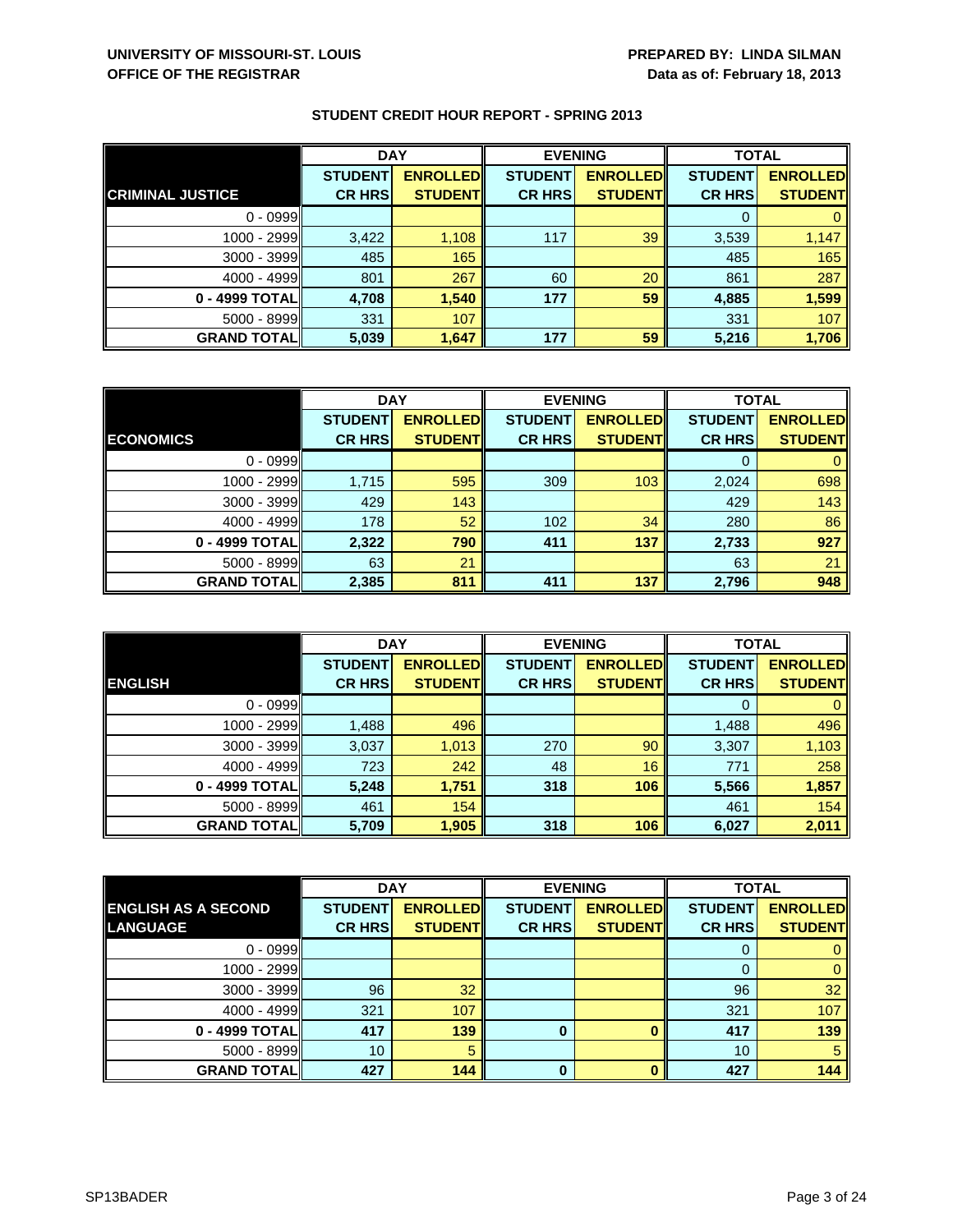|                         | <b>DAY</b>     |                 | <b>EVENING</b> |                 | <b>TOTAL</b>    |                 |
|-------------------------|----------------|-----------------|----------------|-----------------|-----------------|-----------------|
|                         | <b>STUDENT</b> | <b>ENROLLED</b> | <b>STUDENT</b> | <b>ENROLLED</b> | <b>STUDENT</b>  | <b>ENROLLED</b> |
| <b>FOREIGN LANGUAGE</b> | <b>CR HRS</b>  | <b>STUDENT</b>  | <b>CR HRS</b>  | <b>STUDENT</b>  | <b>CR HRS</b>   | <b>STUDENT</b>  |
| $0 - 0999$              |                |                 |                |                 |                 |                 |
| 1000 - 2999             | 10             | 6               |                |                 | 10 <sup>1</sup> | 6               |
| 3000 - 3999             |                |                 |                |                 |                 |                 |
| $4000 - 4999$           |                |                 |                |                 | 4               |                 |
| 0 - 4999 TOTAL          | 14             |                 | 0              |                 | 14              |                 |
| $5000 - 8999$           |                |                 |                |                 | $\Omega$        |                 |
| <b>GRAND TOTAL</b>      | 14             |                 | 0              |                 | 14              |                 |

|                    | <b>DAY</b>     |                 | <b>EVENING</b> |                 | <b>TOTAL</b>   |                 |
|--------------------|----------------|-----------------|----------------|-----------------|----------------|-----------------|
|                    | <b>STUDENT</b> | <b>ENROLLED</b> | <b>STUDENT</b> | <b>ENROLLED</b> | <b>STUDENT</b> | <b>ENROLLED</b> |
| <b>FRENCH</b>      | <b>CR HRS</b>  | <b>STUDENT</b>  | <b>CR HRS</b>  | <b>STUDENT</b>  | <b>CR HRS</b>  | <b>STUDENT</b>  |
| $0 - 0999$         |                |                 |                |                 |                |                 |
| 1000 - 2999        | 469            | 109             |                |                 | 469            | 109             |
| $3000 - 3999$      | 60             | 20              |                |                 | 60             | 20              |
| $4000 - 4999$      | 30             | 10 <sup>°</sup> |                |                 | 30             | 10              |
| 0 - 4999 TOTAL     | 559            | 139             | 0              |                 | 559            | 139             |
| $5000 - 8999$      | 3              |                 |                |                 | 3              |                 |
| <b>GRAND TOTAL</b> | 562            | 140             | $\Omega$       | n               | 562            | 140             |

|                    | <b>DAY</b>                      |                                   | <b>EVENING</b>                  |                                   | <b>TOTAL</b>                    |                                   |
|--------------------|---------------------------------|-----------------------------------|---------------------------------|-----------------------------------|---------------------------------|-----------------------------------|
| <b>GEOGRAPHY</b>   | <b>STUDENT</b><br><b>CR HRS</b> | <b>ENROLLED</b><br><b>STUDENT</b> | <b>STUDENT</b><br><b>CR HRS</b> | <b>ENROLLED</b><br><b>STUDENT</b> | <b>STUDENT</b><br><b>CR HRS</b> | <b>ENROLLED</b><br><b>STUDENT</b> |
| $0 - 0999$         |                                 |                                   |                                 |                                   |                                 |                                   |
|                    |                                 |                                   |                                 |                                   | O                               |                                   |
| 1000 - 2999        |                                 |                                   |                                 |                                   |                                 |                                   |
| $3000 - 3999$      |                                 |                                   |                                 |                                   |                                 |                                   |
| $4000 - 4999$      |                                 |                                   |                                 |                                   | 0                               |                                   |
| 0 - 4999 TOTAL     |                                 |                                   |                                 | ∩                                 |                                 |                                   |
| $5000 - 8999$      |                                 |                                   |                                 |                                   |                                 |                                   |
| <b>GRAND TOTAL</b> |                                 |                                   | 0                               |                                   |                                 |                                   |

|                    | <b>DAY</b>     |                 | <b>EVENING</b> |                 | <b>TOTAL</b>   |                 |
|--------------------|----------------|-----------------|----------------|-----------------|----------------|-----------------|
|                    | <b>STUDENT</b> | <b>ENROLLED</b> | <b>STUDENT</b> | <b>ENROLLED</b> | <b>STUDENT</b> | <b>ENROLLED</b> |
| <b>GEOLOGY</b>     | <b>CR HRS</b>  | <b>STUDENT</b>  | <b>CR HRS</b>  | <b>STUDENT</b>  | <b>CR HRS</b>  | <b>STUDENT</b>  |
| $0 - 0999$         |                |                 |                |                 | 0              | $\mathbf{0}$    |
| 1000 - 2999        | 673            | 210             | 70             | 22              | 743            | 232             |
| $3000 - 3999$      |                |                 |                |                 | 0              | $\mathbf{0}$    |
| $4000 - 4999$      |                |                 |                |                 | 0              | $\mathbf{0}$    |
| 0 - 4999 TOTAL     | 673            | 210             | 70             | 22              | 743            | 232             |
| $5000 - 8999$      |                |                 |                |                 | $\Omega$       | $\mathbf{0}$    |
| <b>GRAND TOTAL</b> | 673            | 210             | 70             | 22              | 743            | 232             |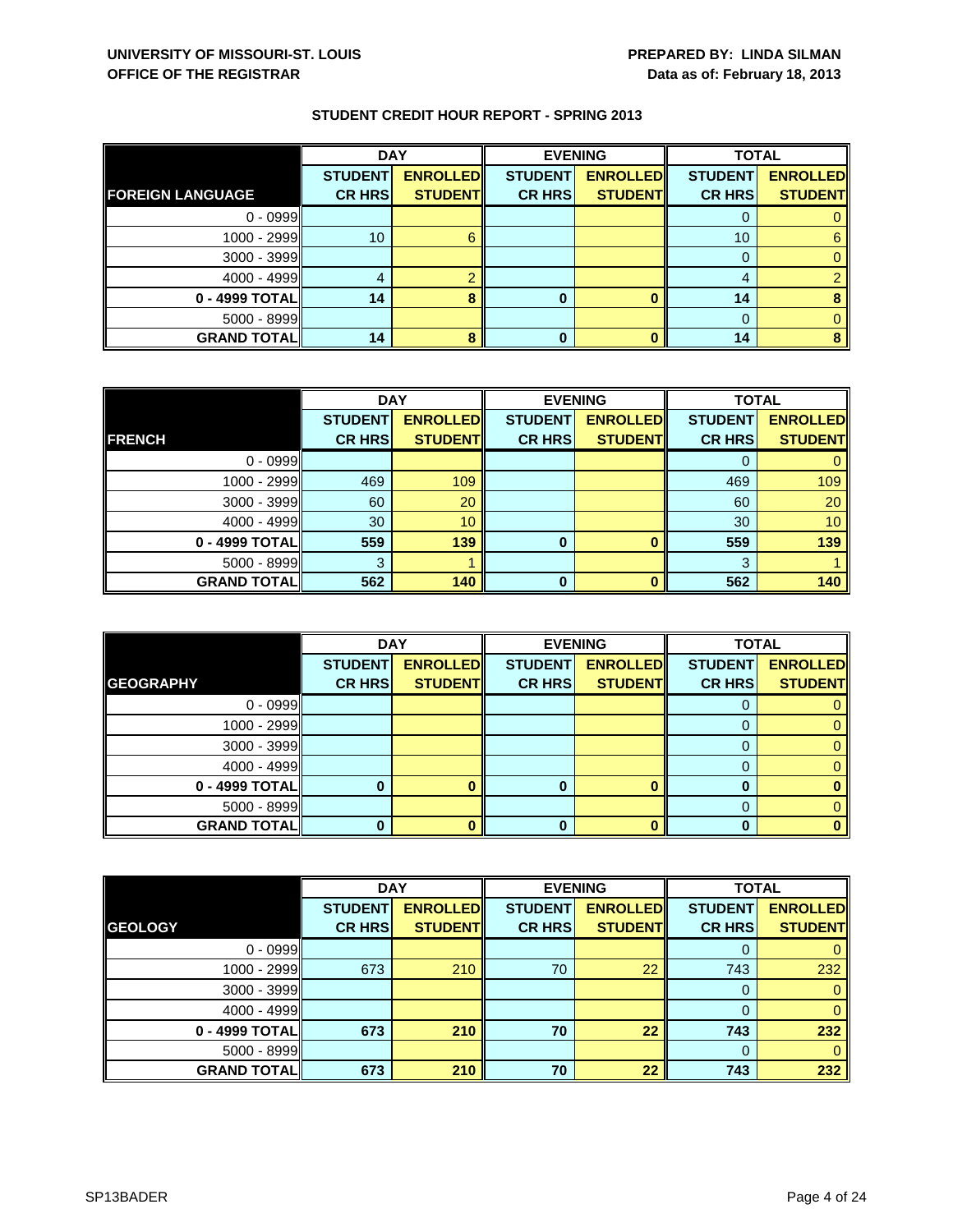| <b>STUDENT CREDIT HOUR REPORT - SPRING 2013</b> |  |  |  |  |
|-------------------------------------------------|--|--|--|--|
|-------------------------------------------------|--|--|--|--|

|                    | <b>DAY</b>     |                 |                | <b>EVENING</b>  |                | <b>TOTAL</b>    |  |
|--------------------|----------------|-----------------|----------------|-----------------|----------------|-----------------|--|
|                    | <b>STUDENT</b> | <b>ENROLLED</b> | <b>STUDENT</b> | <b>ENROLLED</b> | <b>STUDENT</b> | <b>ENROLLED</b> |  |
| <b>GERMAN</b>      | <b>CR HRS</b>  | <b>STUDENT</b>  | <b>CR HRS</b>  | <b>STUDENT</b>  | <b>CR HRS</b>  | <b>STUDENT</b>  |  |
| $0 - 0999$         |                |                 |                |                 |                |                 |  |
| 1000 - 2999        | 142            | 36              |                |                 | 142            | 36              |  |
| 3000 - 3999        | 27             | 9               |                |                 | 27             |                 |  |
| $4000 - 4999$      |                |                 |                |                 |                |                 |  |
| 0 - 4999 TOTAL     | 169            | 45              | 0              |                 | 169            | 45              |  |
| 5000 - 8999        |                |                 |                |                 |                |                 |  |
| <b>GRAND TOTAL</b> | 169            | 45              | U              |                 | 169            | 45              |  |

|                    | <b>DAY</b>     |                 |                | <b>EVENING</b>  | <b>TOTAL</b>   |                 |
|--------------------|----------------|-----------------|----------------|-----------------|----------------|-----------------|
|                    | <b>STUDENT</b> | <b>ENROLLED</b> | <b>STUDENT</b> | <b>ENROLLED</b> | <b>STUDENT</b> | <b>ENROLLED</b> |
| <b>GERONTOLOGY</b> | <b>CR HRS</b>  | <b>STUDENT</b>  | <b>CR HRS</b>  | <b>STUDENT</b>  | <b>CR HRS</b>  | <b>STUDENT</b>  |
| $0 - 0999$         |                |                 |                |                 | 0              |                 |
| 1000 - 2999        | 81             | 27              | 6              | ⌒               | 87             | 29              |
| $3000 - 3999$      | 9              | З               |                |                 | 9              | 3               |
| $4000 - 4999$      |                |                 | 6              | ⌒               | 6              | $\overline{2}$  |
| 0 - 4999 TOTAL     | 90             | 30              | 12             |                 | 102            | 34              |
| $5000 - 8999$      | 127            | 43              |                |                 | 127            | 43              |
| <b>GRAND TOTAL</b> | 217            | 73              | 12             |                 | 229            | 77              |

|                             | <b>DAY</b>     |                 |                | <b>EVENING</b>  |                | <b>TOTAL</b>    |  |
|-----------------------------|----------------|-----------------|----------------|-----------------|----------------|-----------------|--|
|                             | <b>STUDENT</b> | <b>ENROLLED</b> | <b>STUDENT</b> | <b>ENROLLED</b> | <b>STUDENT</b> | <b>ENROLLED</b> |  |
| <b>GREEK ANCIENT/MODERN</b> | <b>CR HRS</b>  | <b>STUDENT</b>  | <b>CR HRS</b>  | <b>STUDENT</b>  | <b>CR HRS</b>  | <b>STUDENT</b>  |  |
| $0 - 0999$                  |                |                 |                |                 | O              |                 |  |
| 1000 - 2999                 | 30             | 6               |                |                 | 30             | 6               |  |
| 3000 - 3999                 |                |                 |                |                 | 0              |                 |  |
| $4000 - 4999$               |                |                 |                |                 |                |                 |  |
| 0 - 4999 TOTAL              | 30             | 6               |                |                 | 30             |                 |  |
| 5000 - 8999                 |                |                 |                |                 |                |                 |  |
| <b>GRAND TOTAL</b>          | 30             | 6               | 0              |                 | 30             |                 |  |

|                    | <b>DAY</b>     |                 | <b>EVENING</b> |                 | <b>TOTAL</b>   |                 |
|--------------------|----------------|-----------------|----------------|-----------------|----------------|-----------------|
|                    | <b>STUDENT</b> | <b>ENROLLED</b> | <b>STUDENT</b> | <b>ENROLLED</b> | <b>STUDENT</b> | <b>ENROLLED</b> |
| <b>HISTORY</b>     | <b>CR HRS</b>  | <b>STUDENT</b>  | <b>CR HRS</b>  | <b>STUDENT</b>  | <b>CR HRS</b>  | <b>STUDENT</b>  |
| $0 - 0999$         |                |                 |                |                 | 0              | $\mathbf{0}$    |
| 1000 - 2999        | 1,967          | 644             | 54             | 15              | 2,021          | 659             |
| 3000 - 3999        | 33             | 11              |                |                 | 33             | 11              |
| $4000 - 4999$      | 235            | 59              | 60             | 20              | 295            | 79              |
| 0 - 4999 TOTAL     | 2,235          | 714             | 114            | 35              | 2,349          | 749             |
| 5000 - 8999        | 240            | 72              |                |                 | 240            | 72 <sub>2</sub> |
| <b>GRAND TOTAL</b> | 2,475          | 786             | 114            | 35              | 2,589          | 821             |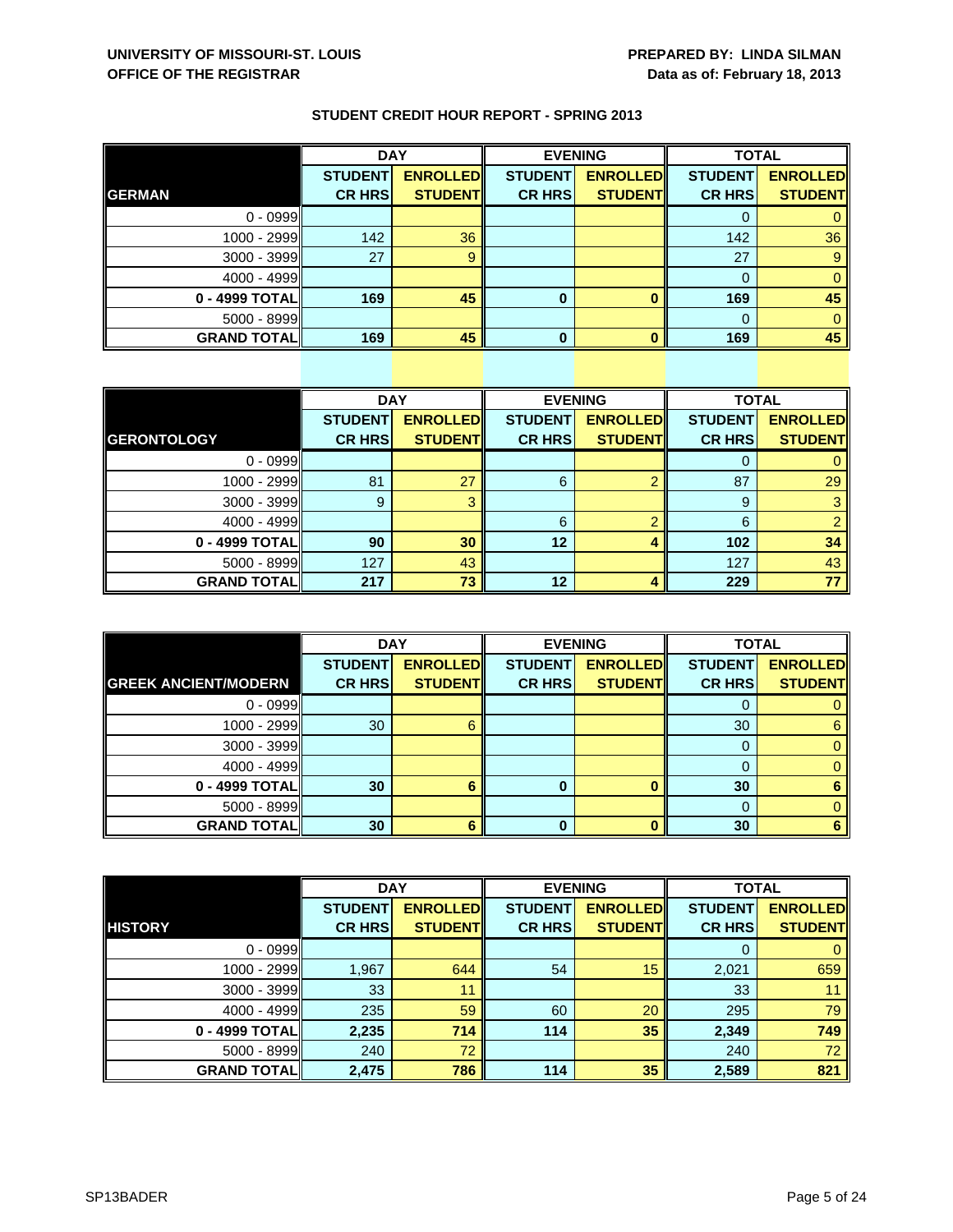|                    | <b>DAY</b>     |                 |                | <b>EVENING</b>  | <b>TOTAL</b>   |                 |
|--------------------|----------------|-----------------|----------------|-----------------|----------------|-----------------|
|                    | <b>STUDENT</b> | <b>ENROLLED</b> | <b>STUDENT</b> | <b>ENROLLED</b> | <b>STUDENT</b> | <b>ENROLLED</b> |
| <b>HONORS</b>      | <b>CR HRS</b>  | <b>STUDENT</b>  | <b>CR HRS</b>  | <b>STUDENT</b>  | <b>CR HRS</b>  | <b>STUDENT</b>  |
| $0 - 0999$         |                |                 |                |                 |                |                 |
| $1000 - 2999$      | 1,224          | 408             |                |                 | 1,224          | 408             |
| $3000 - 3999$      | 576            | 192             |                |                 | 576            | 192             |
| $4000 - 4999$      | 165            | 83              |                |                 | 165            | 83              |
| 0 - 4999 TOTALI    | 1,965          | 683             | 0              |                 | 1,965          | 683             |
| $5000 - 8999$      |                |                 |                |                 | $\Omega$       |                 |
| <b>GRAND TOTAL</b> | 1,965          | 683             | 0              |                 | 1,965          | 683             |

|                          | <b>DAY</b>     |                 |                | <b>EVENING</b>  | <b>TOTAL</b>   |                 |
|--------------------------|----------------|-----------------|----------------|-----------------|----------------|-----------------|
|                          | <b>STUDENT</b> | <b>ENROLLED</b> | <b>STUDENT</b> | <b>ENROLLED</b> | <b>STUDENT</b> | <b>ENROLLED</b> |
| <b>INTERDISCIPLINARY</b> | <b>CR HRS</b>  | <b>STUDENT</b>  | <b>CR HRS</b>  | <b>STUDENT</b>  | <b>CR HRS</b>  | <b>STUDENT</b>  |
| $0 - 0999$               |                |                 |                |                 |                |                 |
| 1000 - 2999              | 68             | 60              |                |                 | 68             | 60              |
| $3000 - 3999$            |                |                 |                |                 |                |                 |
| 4000 - 4999              |                |                 |                |                 |                |                 |
| 0 - 4999 TOTAL           | 68             | 60              | 0              |                 | 68             | 60              |
| $5000 - 8999$            |                |                 |                |                 |                |                 |
| <b>GRAND TOTALI</b>      | 68             | 60              | ŋ              |                 | 68             | 60              |

|                    | <b>DAY</b>     |                 |                | <b>EVENING</b>  | <b>TOTAL</b>   |                 |
|--------------------|----------------|-----------------|----------------|-----------------|----------------|-----------------|
|                    | <b>STUDENT</b> | <b>ENROLLED</b> | <b>STUDENT</b> | <b>ENROLLED</b> | <b>STUDENT</b> | <b>ENROLLED</b> |
| <b>ITALIAN</b>     | <b>CR HRS</b>  | <b>STUDENT</b>  | <b>CR HRS</b>  | <b>STUDENT</b>  | <b>CR HRS</b>  | <b>STUDENT</b>  |
| $0 - 0999$         |                |                 |                |                 | O              |                 |
| 1000 - 2999        |                |                 |                |                 |                |                 |
| $3000 - 3999$      |                |                 |                |                 |                |                 |
| $4000 - 4999$      |                |                 |                |                 | 0              |                 |
| 0 - 4999 TOTAL     |                |                 |                | ∩               |                |                 |
| $5000 - 8999$      |                |                 |                |                 |                |                 |
| <b>GRAND TOTAL</b> |                |                 | 0              |                 | O              |                 |

|                    | <b>DAY</b>     |                 | <b>EVENING</b> |                 | <b>TOTAL</b>   |                 |
|--------------------|----------------|-----------------|----------------|-----------------|----------------|-----------------|
|                    | <b>STUDENT</b> | <b>ENROLLED</b> | <b>STUDENT</b> | <b>ENROLLED</b> | <b>STUDENT</b> | <b>ENROLLED</b> |
| <b>JAPANESE</b>    | <b>CR HRS</b>  | <b>STUDENT</b>  | <b>CR HRS</b>  | <b>STUDENT</b>  | <b>CR HRS</b>  | <b>STUDENT</b>  |
| $0 - 0999$         |                |                 |                |                 | 0              | 0               |
| 1000 - 2999        | 184            | 38              |                |                 | 184            | 38              |
| $3000 - 3999$      | 30             | 10              |                |                 | 30             | 10 <sup>°</sup> |
| $4000 - 4999$      | 27             | 9               |                |                 | 27             | 9               |
| 0 - 4999 TOTAL     | 241            | 57              | 0              |                 | 241            | 57              |
| $5000 - 8999$      |                |                 |                |                 | $\Omega$       | $\mathbf{0}$    |
| <b>GRAND TOTAL</b> | 241            | 57              | $\bf{0}$       | n               | 241            | 57              |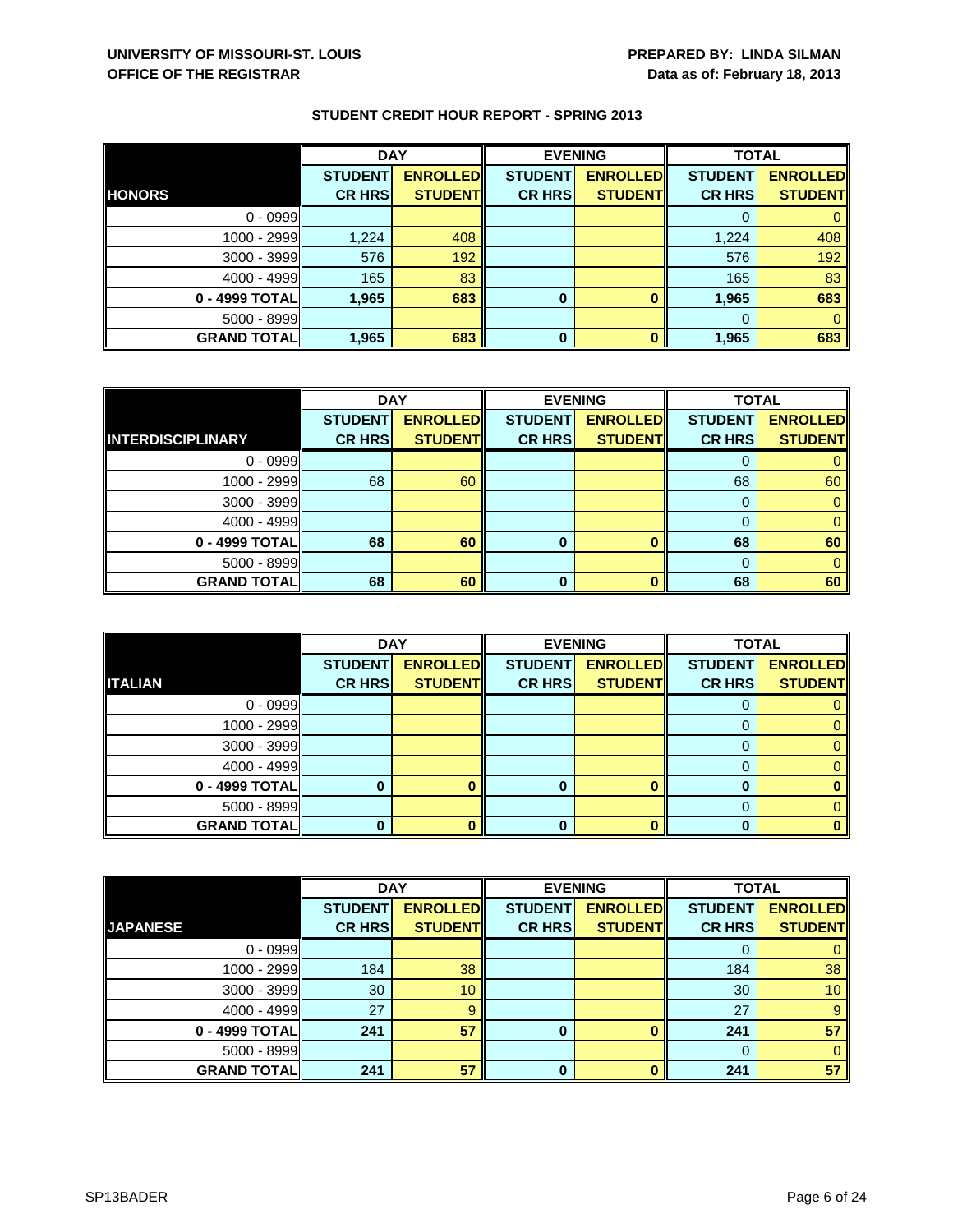|                    | <b>DAY</b>     |                 |                | <b>EVENING</b>  | <b>TOTAL</b>   |                 |
|--------------------|----------------|-----------------|----------------|-----------------|----------------|-----------------|
|                    | <b>STUDENT</b> | <b>ENROLLED</b> | <b>STUDENT</b> | <b>ENROLLED</b> | <b>STUDENT</b> | <b>ENROLLED</b> |
| LATIN              | <b>CR HRS</b>  | <b>STUDENT</b>  | <b>CR HRS</b>  | <b>STUDENT</b>  | <b>CR HRS</b>  | <b>STUDENT</b>  |
| $0 - 0999$         |                |                 |                |                 |                |                 |
| $1000 - 2999$      | 61             | 13              |                |                 | 61             | 13              |
| $3000 - 3999$      |                |                 |                |                 | 0              |                 |
| $4000 - 4999$      |                |                 |                |                 |                |                 |
| 0 - 4999 TOTAL     | 61             | 13              | 0              |                 | 61             | 13              |
| $5000 - 8999$      |                |                 |                |                 |                |                 |
| <b>GRAND TOTAL</b> | 61             | 13              | 0              |                 | 61             | 13              |

|                    | <b>DAY</b>     |                 | <b>EVENING</b> |                 | <b>TOTAL</b>   |                 |
|--------------------|----------------|-----------------|----------------|-----------------|----------------|-----------------|
|                    | <b>STUDENT</b> | <b>ENROLLED</b> | <b>STUDENT</b> | <b>ENROLLED</b> | <b>STUDENT</b> | <b>ENROLLED</b> |
| <b>MATHEMATICS</b> | <b>CR HRS</b>  | <b>STUDENT</b>  | <b>CR HRS</b>  | <b>STUDENT</b>  | <b>CR HRS</b>  | <b>STUDENT</b>  |
| $0 - 0999$         | 162            | 54              | 30             | 10              | 192            | 64              |
| 1000 - 2999        | 4,696          | 1,460           | 1,483          | 445             | 6,179          | 1,905           |
| $3000 - 3999$      | 102            | 34              |                |                 | 102            | 34              |
| $4000 - 4999$      | 253            | 85              | 147            | 49              | 400            | 134             |
| 0 - 4999 TOTAL     | 5,213          | 1,633           | 1,660          | 504             | 6,873          | 2,137           |
| $5000 - 8999$      | 104            | 34              |                |                 | 104            | 34              |
| <b>GRAND TOTAL</b> | 5,317          | 1,667           | 1,660          | 504             | 6,977          | 2,171           |

|                    | <b>DAY</b>     |                 |                | <b>EVENING</b>  | <b>TOTAL</b>   |                 |
|--------------------|----------------|-----------------|----------------|-----------------|----------------|-----------------|
|                    | <b>STUDENT</b> | <b>ENROLLED</b> | <b>STUDENT</b> | <b>ENROLLED</b> | <b>STUDENT</b> | <b>ENROLLED</b> |
| <b>PHILOSOPHY</b>  | <b>CR HRS</b>  | <b>STUDENTI</b> | <b>CR HRS</b>  | <b>STUDENTI</b> | <b>CR HRS</b>  | <b>STUDENT</b>  |
| $0 - 0999$         |                |                 |                |                 | $\Omega$       |                 |
| 1000 - 2999        | 2,928          | 976             | 129            | 43              | 3,057          | 1,019           |
| 3000 - 3999        | 438            | 146             |                |                 | 438            | 146             |
| $4000 - 4999$      | 150            | 50 <sup>°</sup> |                |                 | 150            | 50              |
| 0 - 4999 TOTAL     | 3,516          | 1,172           | 129            | 43              | 3,645          | 1,215           |
| $5000 - 8999$      | 228            | 76              |                |                 | 228            | 76              |
| <b>GRAND TOTAL</b> | 3,744          | 1,248           | 129            | 43              | 3,873          | 1,291           |

|                    | <b>DAY</b>     |                 | <b>EVENING</b> |                 | <b>TOTAL</b>   |                 |
|--------------------|----------------|-----------------|----------------|-----------------|----------------|-----------------|
|                    | <b>STUDENT</b> | <b>ENROLLED</b> | <b>STUDENT</b> | <b>ENROLLED</b> | <b>STUDENT</b> | <b>ENROLLED</b> |
| <b>PHYSICS</b>     | <b>CR HRS</b>  | <b>STUDENT</b>  | <b>CR HRS</b>  | <b>STUDENT</b>  | <b>CR HRS</b>  | <b>STUDENT</b>  |
| $0 - 0999$         |                |                 |                |                 | 0              | $\mathbf{0}$    |
| 1000 - 2999        | 729            | 179             | 372            | 83              | 1,101          | 262             |
| $3000 - 3999$      | 74             | 25              |                |                 | 74             | 25              |
| $4000 - 4999$      | 101            | 34              |                |                 | 101            | 34              |
| 0 - 4999 TOTAL     | 904            | 238             | 372            | 83              | 1,276          | 321             |
| $5000 - 8999$      | 87             | 36              |                |                 | 87             | 36              |
| <b>GRAND TOTAL</b> | 991            | 274             | 372            | 83              | 1,363          | 357             |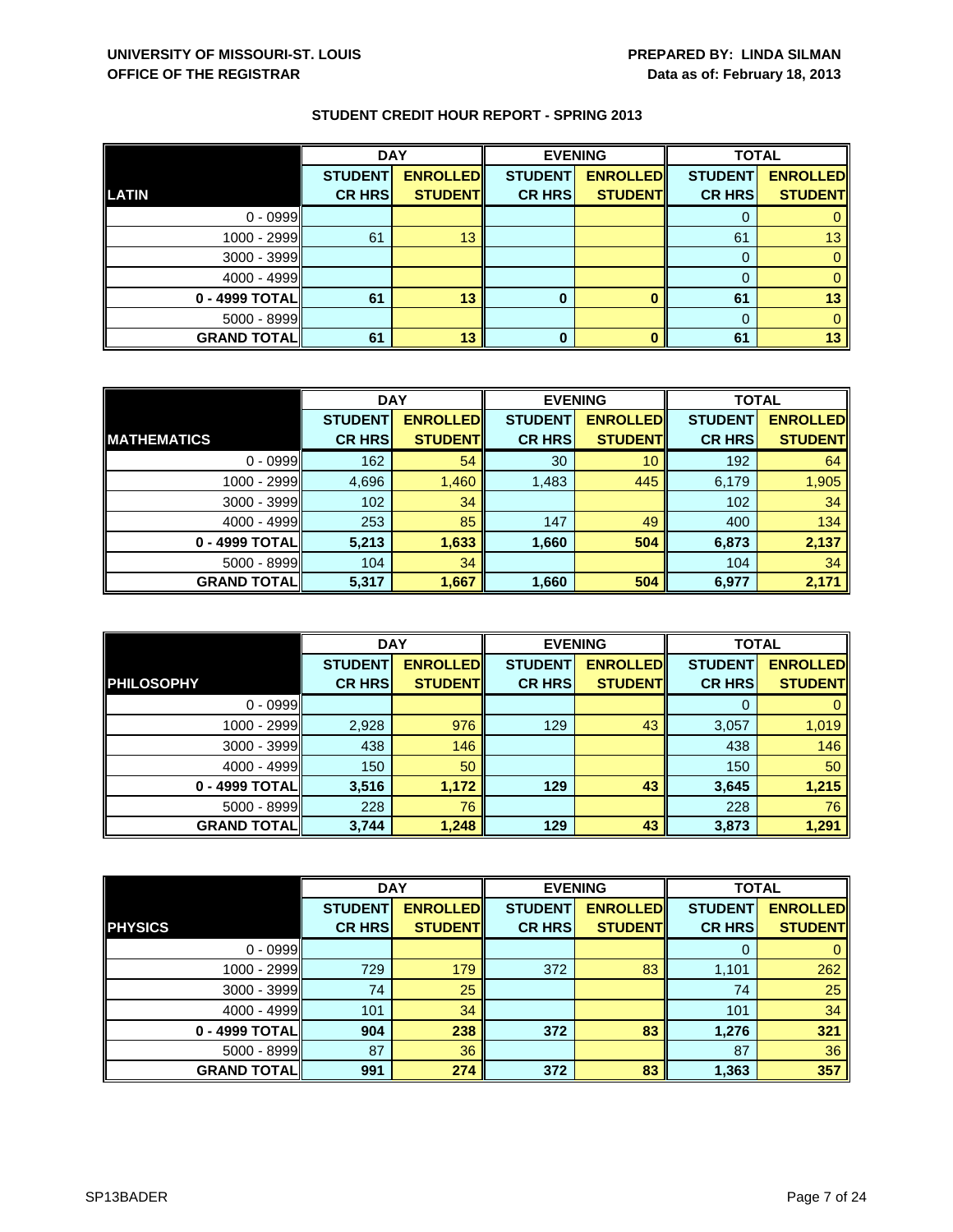|                          | <b>DAY</b>     |                 | <b>EVENING</b> |                 | <b>TOTAL</b>   |                 |
|--------------------------|----------------|-----------------|----------------|-----------------|----------------|-----------------|
|                          | <b>STUDENT</b> | <b>ENROLLED</b> | <b>STUDENT</b> | <b>ENROLLED</b> | <b>STUDENT</b> | <b>ENROLLED</b> |
| <b>POLITICAL SCIENCE</b> | <b>CR HRS</b>  | <b>STUDENT</b>  | <b>CR HRS</b>  | <b>STUDENT</b>  | <b>CR HRS</b>  | <b>STUDENT</b>  |
| $0 - 0999$               |                |                 |                |                 |                |                 |
| 1000 - 2999              | 1,023          | 341             | 87             | 29              | 1,110          | 370             |
| $3000 - 3999$            | 566            | 185             |                |                 | 566            | 185             |
| $4000 - 4999$            | 21             |                 |                |                 | 21             |                 |
| 0 - 4999 TOTAL           | 1,610          | 533             | 87             | 29              | 1,697          | 562             |
| $5000 - 8999$            | 304            | 112             |                |                 | 304            | 112             |
| <b>GRAND TOTAL</b>       | 1,914          | 645             | 87             | 29              | 2,001          | 674             |

|                    | <b>DAY</b>     |                 |                | <b>EVENING</b>  |                | <b>TOTAL</b>    |  |
|--------------------|----------------|-----------------|----------------|-----------------|----------------|-----------------|--|
|                    | <b>STUDENT</b> | <b>ENROLLED</b> | <b>STUDENT</b> | <b>ENROLLED</b> | <b>STUDENT</b> | <b>ENROLLED</b> |  |
| <b>PSYCHOLOGY</b>  | <b>CR HRS</b>  | <b>STUDENT</b>  | <b>CR HRS</b>  | <b>STUDENT</b>  | <b>CR HRS</b>  | <b>STUDENT</b>  |  |
| $0 - 0999$         |                |                 |                |                 |                |                 |  |
| 1000 - 2999        | 3,571          | 1,246           | 267            | 89              | 3,838          | 1,335           |  |
| $3000 - 3999$      | 644            | 224             | 264            | 88              | 908            | 312             |  |
| $4000 - 4999$      | 594            | 224             | 28             | 14              | 622            | 238             |  |
| 0 - 4999 TOTAL     | 4,809          | 1,694           | 559            | 191             | 5,368          | 1,885           |  |
| $5000 - 8999$      | 530            | 240             |                |                 | 530            | 240             |  |
| <b>GRAND TOTAL</b> | 5,339          | 1,934           | 559            | 191             | 5,898          | 2,125           |  |

|                                        | <b>DAY</b>                      |                                   |                                 | <b>EVENING</b>                    | <b>TOTAL</b>                    |                                   |
|----------------------------------------|---------------------------------|-----------------------------------|---------------------------------|-----------------------------------|---------------------------------|-----------------------------------|
| <b>SCHOOL OF</b><br><b>SOCIAL WORK</b> | <b>STUDENT</b><br><b>CR HRS</b> | <b>ENROLLED</b><br><b>STUDENT</b> | <b>STUDENT</b><br><b>CR HRS</b> | <b>ENROLLED</b><br><b>STUDENT</b> | <b>STUDENT</b><br><b>CR HRS</b> | <b>ENROLLED</b><br><b>STUDENT</b> |
|                                        |                                 |                                   |                                 |                                   |                                 |                                   |
| $0 - 0999$                             |                                 |                                   |                                 |                                   | O                               |                                   |
| 1000 - 2999                            | 261                             | 107                               |                                 |                                   | 261                             | 107                               |
| $3000 - 3999$                          | 546                             | 182                               | 120                             | 40                                | 666                             | 222                               |
| $4000 - 4999$                          | 540                             | 180                               | 276                             | 92                                | 816                             | 272                               |
| 0 - 4999 TOTAL                         | 1,347                           | 469                               | 396                             | 132                               | 1,743                           | 601                               |
| $5000 - 8999$                          | 1,010                           | 360                               |                                 |                                   | 1,010                           | 360                               |
| <b>GRAND TOTALI</b>                    | 2,357                           | 829                               | 396                             | 132                               | 2,753                           | 961                               |

|                    | <b>DAY</b>     |                 |                | <b>EVENING</b>  |                | <b>TOTAL</b>    |  |
|--------------------|----------------|-----------------|----------------|-----------------|----------------|-----------------|--|
|                    | <b>STUDENT</b> | <b>ENROLLED</b> | <b>STUDENT</b> | <b>ENROLLED</b> | <b>STUDENT</b> | <b>ENROLLED</b> |  |
| <b>SOCIOLOGY</b>   | <b>CR HRS</b>  | <b>STUDENT</b>  | <b>CR HRS</b>  | <b>STUDENT</b>  | <b>CR HRS</b>  | <b>STUDENT</b>  |  |
| $0 - 0999$         |                |                 |                |                 | O              | 0               |  |
| 1000 - 2999        | 765            | 255             |                |                 | 765            | 255             |  |
| $3000 - 3999$      | 264            | 88              | 57             | 19              | 321            | 107             |  |
| $4000 - 4999$      | 259            | 86              |                |                 | 259            | 86              |  |
| 0 - 4999 TOTAL     | 1,288          | 429             | 57             | 19              | 1,345          | 448             |  |
| $5000 - 8999$      |                |                 |                |                 | $\Omega$       | $\Omega$        |  |
| <b>GRAND TOTAL</b> | 1,288          | 429             | 57             | 19              | 1,345          | 448             |  |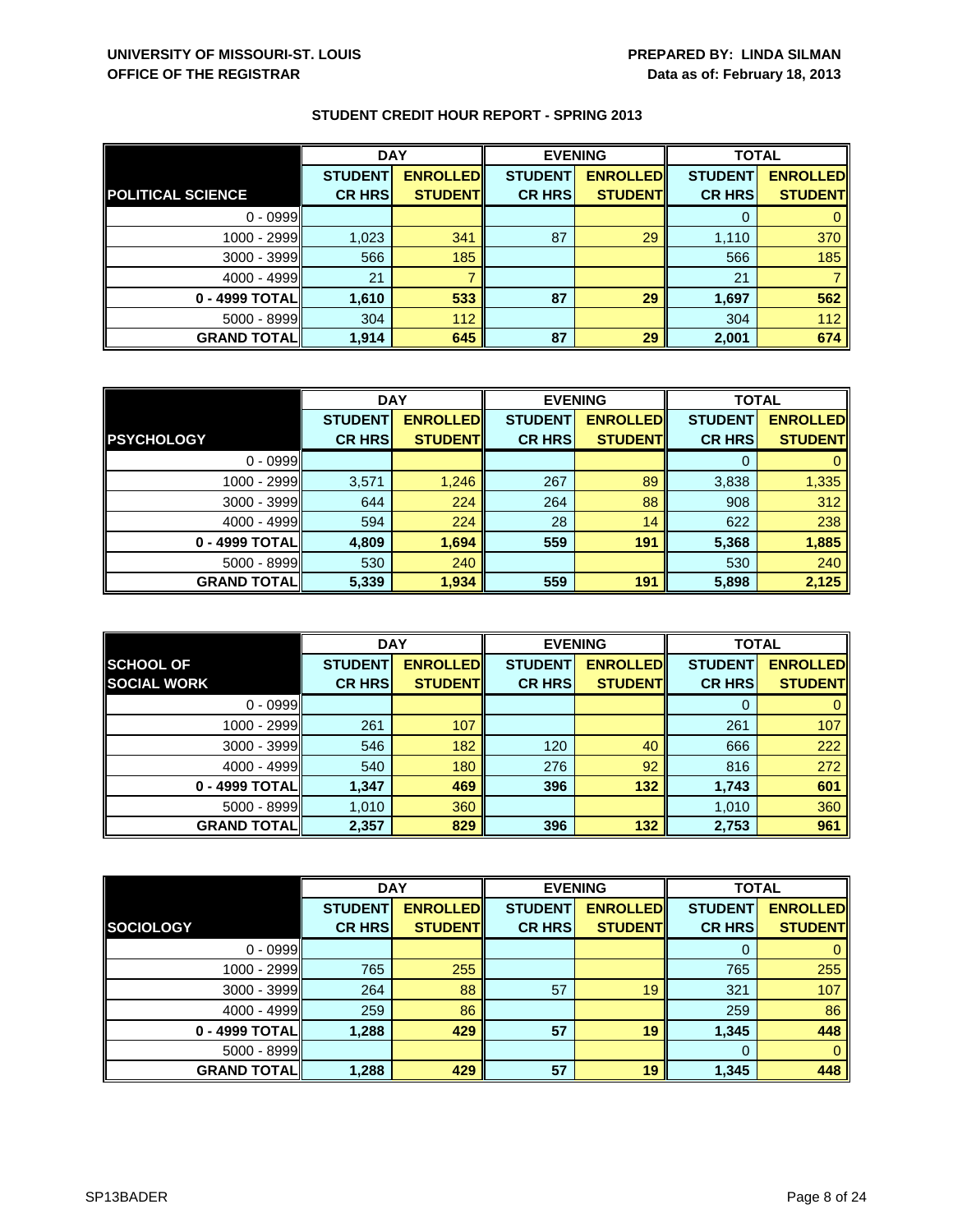|                    | <b>DAY</b>     |                 |                | <b>EVENING</b>  | <b>TOTAL</b>   |                 |
|--------------------|----------------|-----------------|----------------|-----------------|----------------|-----------------|
|                    | <b>STUDENT</b> | <b>ENROLLED</b> | <b>STUDENT</b> | <b>ENROLLED</b> | <b>STUDENT</b> | <b>ENROLLED</b> |
| <b>SPANISH</b>     | <b>CR HRS</b>  | <b>STUDENT</b>  | <b>CR HRS</b>  | <b>STUDENT</b>  | <b>CR HRS</b>  | <b>STUDENT</b>  |
| $0 - 0999$         |                |                 |                |                 |                |                 |
| 1000 - 2999        | 1,672          | 420             | 105            | 21              | 1,777          | 441             |
| $3000 - 3999$      | 116            | 44              |                |                 | 116            | 44              |
| $4000 - 4999$      | 39             | 13              | 18             | 6               | 57             | 19              |
| 0 - 4999 TOTAL     | 1,827          | 477             | 123            | 27              | 1,950          | 504             |
| $5000 - 8999$      | 39             | 13              |                |                 | 39             | 13              |
| <b>GRAND TOTAL</b> | 1,866          | 490             | 123            | 27              | 1,989          | 517             |

|                             | <b>DAY</b>     |                 | <b>EVENING</b> |                 | <b>TOTAL</b>   |                 |
|-----------------------------|----------------|-----------------|----------------|-----------------|----------------|-----------------|
| <b>WOMEN'S &amp; GENDER</b> | <b>STUDENT</b> | <b>ENROLLED</b> | <b>STUDENT</b> | <b>ENROLLED</b> | <b>STUDENT</b> | <b>ENROLLED</b> |
| <b>STUDIES</b>              | <b>CR HRS</b>  | <b>STUDENT</b>  | <b>CR HRS</b>  | <b>STUDENT</b>  | <b>CR HRS</b>  | <b>STUDENT</b>  |
| $0 - 0999$                  |                |                 |                |                 |                |                 |
| $1000 - 2999$               | 264            | 88              |                |                 | 264            | 88              |
| $3000 - 3999$               | 3              |                 |                |                 | 3              |                 |
| $4000 - 4999$               | 48             | 16              |                |                 | 48             | 16              |
| 0 - 4999 TOTAL              | 315            | 105             | 0              |                 | 315            | 105             |
| $5000 - 8999$               | 21             |                 |                |                 | 21             |                 |
| <b>GRAND TOTAL</b>          | 336            | 112             | 0              |                 | 336            | 112             |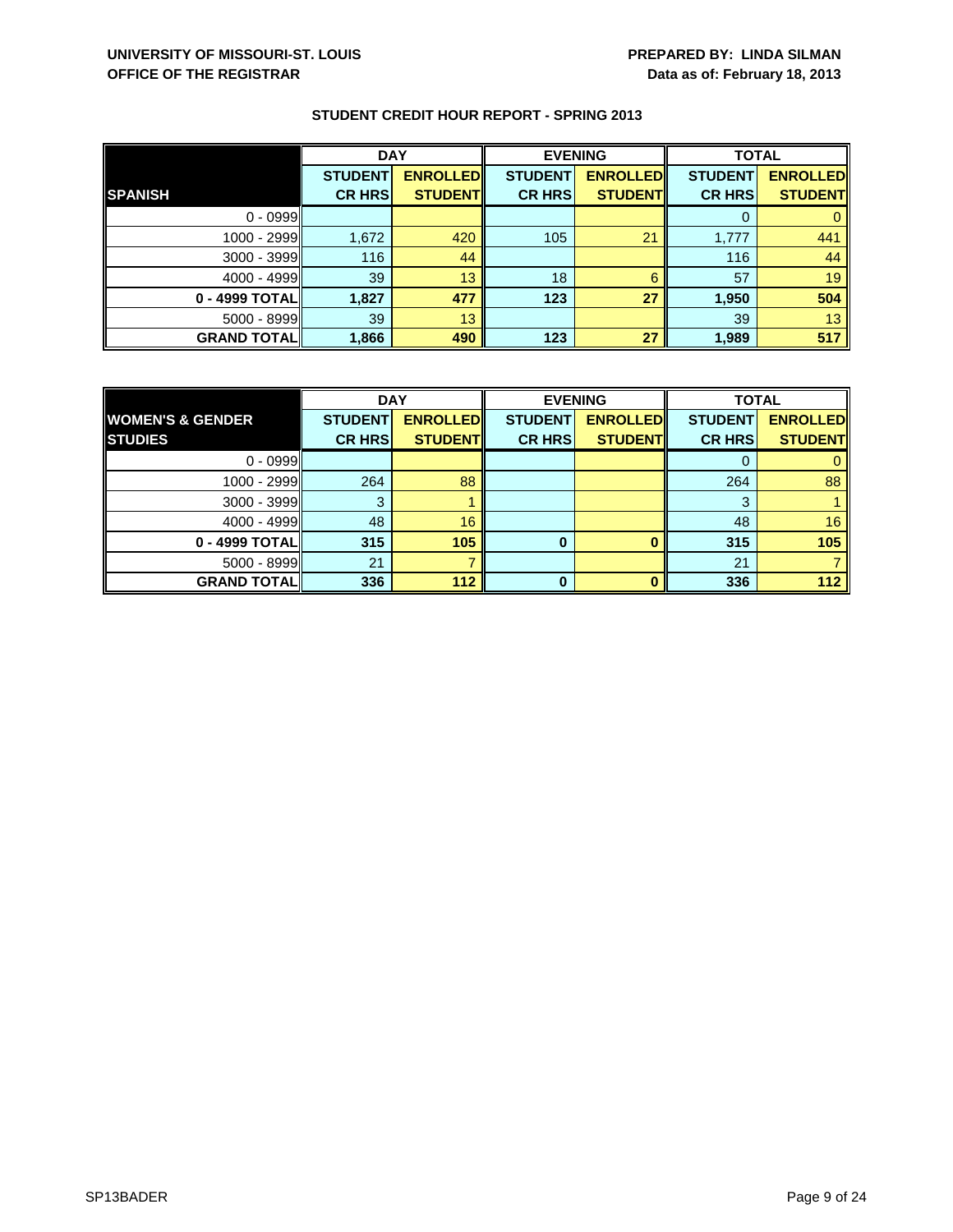|                      | <b>DAY</b>      |                 | <b>EVENING</b> |                 | <b>TOTAL</b>   |                 |
|----------------------|-----------------|-----------------|----------------|-----------------|----------------|-----------------|
|                      | <b>STUDENT</b>  | <b>ENROLLED</b> | <b>STUDENT</b> | <b>ENROLLED</b> | <b>STUDENT</b> | <b>ENROLLED</b> |
| <b>APPLIED MUSIC</b> | <b>CR HRS</b>   | <b>STUDENT</b>  | <b>CR HRS</b>  | <b>STUDENT</b>  | <b>CR HRS</b>  | <b>STUDENT</b>  |
| $0 - 0999$           |                 |                 |                |                 |                |                 |
| 1000 - 2999          | 63              | 63              |                |                 | 63             | 63              |
| 3000 - 3999          | 30              | 30 <sup>°</sup> |                |                 | 30             | 30              |
| $4000 - 4999$        | 30 <sup>°</sup> | 15              |                |                 | 30             | 15              |
| 0 - 4999 TOTAL       | 123             | 108             | $\bf{0}$       |                 | 123            | 108             |
| 5000 - 8999          |                 |                 |                |                 | $\Omega$       |                 |
| <b>GRAND TOTAL</b>   | 123             | 108             | 0              |                 | 123            | 108             |

|                      | <b>DAY</b>     |                 | <b>EVENING</b> |                 | <b>TOTAL</b>   |                 |
|----------------------|----------------|-----------------|----------------|-----------------|----------------|-----------------|
|                      | <b>STUDENT</b> | <b>ENROLLED</b> | <b>STUDENT</b> | <b>ENROLLED</b> | <b>STUDENT</b> | <b>ENROLLED</b> |
| <b>ART EDUCATION</b> | <b>CR HRS</b>  | <b>STUDENT</b>  | <b>CR HRS</b>  | <b>STUDENT</b>  | <b>CR HRS</b>  | <b>STUDENT</b>  |
| $0 - 0999$           |                |                 |                |                 |                |                 |
| $1000 - 2999$        | 102            | 34              |                |                 | 102            | 34              |
| 3000 - 3999          | 48             | 16              |                |                 | 48             | 16              |
| $4000 - 4999$        | 48             | 16              |                |                 | 48             | 16              |
| 0 - 4999 TOTAL       | 198            | 66              | 0              |                 | 198            | 66              |
| $5000 - 8999$        | 12             | 4               |                |                 | 12             |                 |
| <b>GRAND TOTAL</b>   | 210            | 70              | ŋ              |                 | 210            | 70              |

|                     | <b>DAY</b>     |                 |                | <b>EVENING</b>  | <b>TOTAL</b>   |                 |
|---------------------|----------------|-----------------|----------------|-----------------|----------------|-----------------|
|                     | <b>STUDENT</b> | <b>ENROLLED</b> | <b>STUDENT</b> | <b>ENROLLED</b> | <b>STUDENT</b> | <b>ENROLLED</b> |
| <b>ART HISTORY</b>  | <b>CR HRS</b>  | <b>STUDENT</b>  | <b>CR HRS</b>  | <b>STUDENT</b>  | <b>CR HRS</b>  | <b>STUDENT</b>  |
| $0 - 0999$          |                |                 |                |                 |                |                 |
| $1000 - 2999$       | 1,071          | 357             | 258            | 86              | 1,329          | 443             |
| 3000 - 3999         | 135            | 45              | 51             | 17              | 186            | 62              |
| $4000 - 4999$       | 75             | 25              |                |                 | 75             | 25              |
| 0 - 4999 TOTAL      | 1,281          | 427             | 309            | 103             | 1,590          | 530             |
| 5000 - 8999         | З              |                 |                |                 | 3              |                 |
| <b>GRAND TOTALI</b> | 1,284          | 428             | 309            | 103             | 1,593          | 531             |

|                      | <b>DAY</b>     |                 | <b>EVENING</b> |                 | <b>TOTAL</b>   |                 |
|----------------------|----------------|-----------------|----------------|-----------------|----------------|-----------------|
|                      | <b>STUDENT</b> | <b>ENROLLED</b> | <b>STUDENT</b> | <b>ENROLLED</b> | <b>STUDENT</b> | <b>ENROLLED</b> |
| <b>COMMUNICATION</b> | <b>CR HRS</b>  | <b>STUDENT</b>  | <b>CR HRS</b>  | <b>STUDENT</b>  | <b>CR HRS</b>  | <b>STUDENT</b>  |
| $0 - 0999$           |                |                 |                |                 | 0              | $\mathbf{0}$    |
| 1000 - 2999          | 2,122          | 708             | 96             | 32              | 2,218          | 740             |
| $3000 - 3999$        | 1,209          | 403             |                |                 | 1,209          | 403             |
| $4000 - 4999$        | 154            | 49              |                |                 | 154            | 49              |
| 0 - 4999 TOTAL       | 3,485          | 1,160           | 96             | 32              | 3,581          | 1,192           |
| $5000 - 8999$        | 81             | 27              |                |                 | 81             | 27              |
| <b>GRAND TOTAL</b>   | 3,566          | 1,187           | 96             | 32              | 3,662          | 1,219           |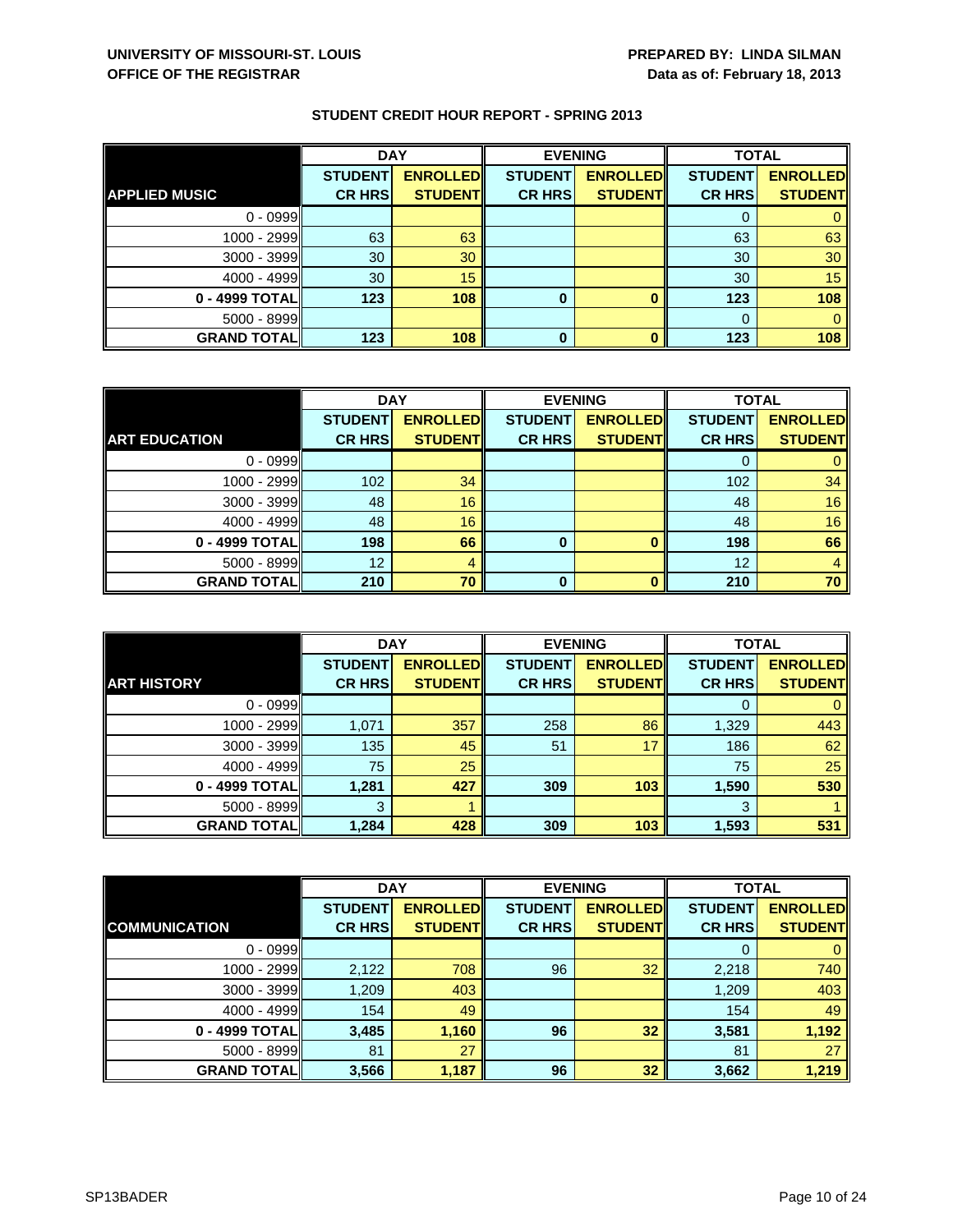|                     | <b>DAY</b>     |                 |                | <b>EVENING</b>  | <b>TOTAL</b>   |                 |
|---------------------|----------------|-----------------|----------------|-----------------|----------------|-----------------|
| <b>ENSEMBLE</b>     | <b>STUDENT</b> | <b>ENROLLED</b> | <b>STUDENT</b> | <b>ENROLLED</b> | <b>STUDENT</b> | <b>ENROLLED</b> |
| <b>PERFORMANCE</b>  | <b>CR HRS</b>  | <b>STUDENT</b>  | <b>CR HRS</b>  | <b>STUDENT</b>  | <b>CR HRS</b>  | <b>STUDENT</b>  |
| $0 - 0999$          |                |                 |                |                 |                |                 |
| 1000 - 2999         | 268            | 268             | 15             | 15              | 283            | 283             |
| 3000 - 3999         |                |                 |                |                 |                |                 |
| $4000 - 4999$       |                |                 |                |                 | 5              | 5               |
| 0 - 4999 TOTAL      | 273            | 273             | 15             | 15              | 288            | 288             |
| 5000 - 8999         |                |                 |                |                 |                |                 |
| <b>GRAND TOTALI</b> | 273            | 273             | 15             | 15              | 288            | 288             |

|                      | <b>DAY</b>     |                 |                | <b>EVENING</b>  |                | <b>TOTAL</b>    |  |
|----------------------|----------------|-----------------|----------------|-----------------|----------------|-----------------|--|
|                      | <b>STUDENT</b> | <b>ENROLLED</b> | <b>STUDENT</b> | <b>ENROLLED</b> | <b>STUDENT</b> | <b>ENROLLED</b> |  |
| <b>MEDIA STUDIES</b> | <b>CR HRS</b>  | <b>STUDENT</b>  | <b>CR HRS</b>  | <b>STUDENT</b>  | <b>CR HRS</b>  | <b>STUDENT</b>  |  |
| $0 - 0999$           |                |                 |                |                 |                |                 |  |
| 1000 - 2999          | 909            | 305             | 87             | 29              | 996            | 334             |  |
| $3000 - 3999$        | 343            | 102             |                |                 | 343            | 102             |  |
| 4000 - 4999          |                |                 |                |                 | $\Omega$       | 0               |  |
| 0 - 4999 TOTAL       | 1,252          | 407             | 87             | 29              | 1,339          | 436             |  |
| $5000 - 8999$        |                |                 |                |                 | 0              |                 |  |
| <b>GRAND TOTAL</b>   | 1,252          | 407             | 87             | 29              | 1,339          | 436             |  |

|                        | <b>DAY</b>                      |                                   |                                 | <b>EVENING</b>                    | <b>TOTAL</b>                    |                                   |
|------------------------|---------------------------------|-----------------------------------|---------------------------------|-----------------------------------|---------------------------------|-----------------------------------|
| <b>MUSIC EDUCATION</b> | <b>STUDENT</b><br><b>CR HRS</b> | <b>ENROLLED</b><br><b>STUDENT</b> | <b>STUDENT</b><br><b>CR HRS</b> | <b>ENROLLED</b><br><b>STUDENT</b> | <b>STUDENT</b><br><b>CR HRS</b> | <b>ENROLLED</b><br><b>STUDENT</b> |
|                        |                                 |                                   |                                 |                                   |                                 |                                   |
| $0 - 0999$             |                                 |                                   |                                 |                                   | O                               |                                   |
| $1000 - 2999$          |                                 |                                   |                                 |                                   |                                 |                                   |
| $3000 - 3999$          | 164                             | 68                                | 21                              |                                   | 185                             | 75                                |
| $4000 - 4999$          |                                 |                                   |                                 |                                   | 0                               |                                   |
| 0 - 4999 TOTAL         | 164                             | 68                                | 21                              |                                   | 185                             | 75                                |
| $5000 - 8999$          | 36                              | 12                                |                                 |                                   | 36                              | 12                                |
| <b>GRAND TOTALI</b>    | 200                             | 80                                | 21                              |                                   | 221                             | 87                                |

|                      | <b>DAY</b>     |                 | <b>EVENING</b> |                 | <b>TOTAL</b>   |                 |
|----------------------|----------------|-----------------|----------------|-----------------|----------------|-----------------|
|                      | <b>STUDENT</b> | <b>ENROLLED</b> | <b>STUDENT</b> | <b>ENROLLED</b> | <b>STUDENT</b> | <b>ENROLLED</b> |
| <b>MUSIC HISTORY</b> | <b>CR HRS</b>  | <b>STUDENT</b>  | <b>CR HRS</b>  | <b>STUDENT</b>  | <b>CR HRS</b>  | <b>STUDENT</b>  |
| $0 - 0999$           |                |                 |                |                 |                | 0               |
| 1000 - 2999          | 630            | 210             |                |                 | 630            | 210             |
| $3000 - 3999$        |                |                 |                |                 | 0              | 0               |
| $4000 - 4999$        | 27             | 9               |                |                 | 27             | 9               |
| 0 - 4999 TOTAL       | 657            | 219             | 0              |                 | 657            | 219             |
| $5000 - 8999$        |                |                 |                |                 | $\Omega$       | $\Omega$        |
| <b>GRAND TOTAL</b>   | 657            | 219             | O              | $\mathbf{0}$    | 657            | 219             |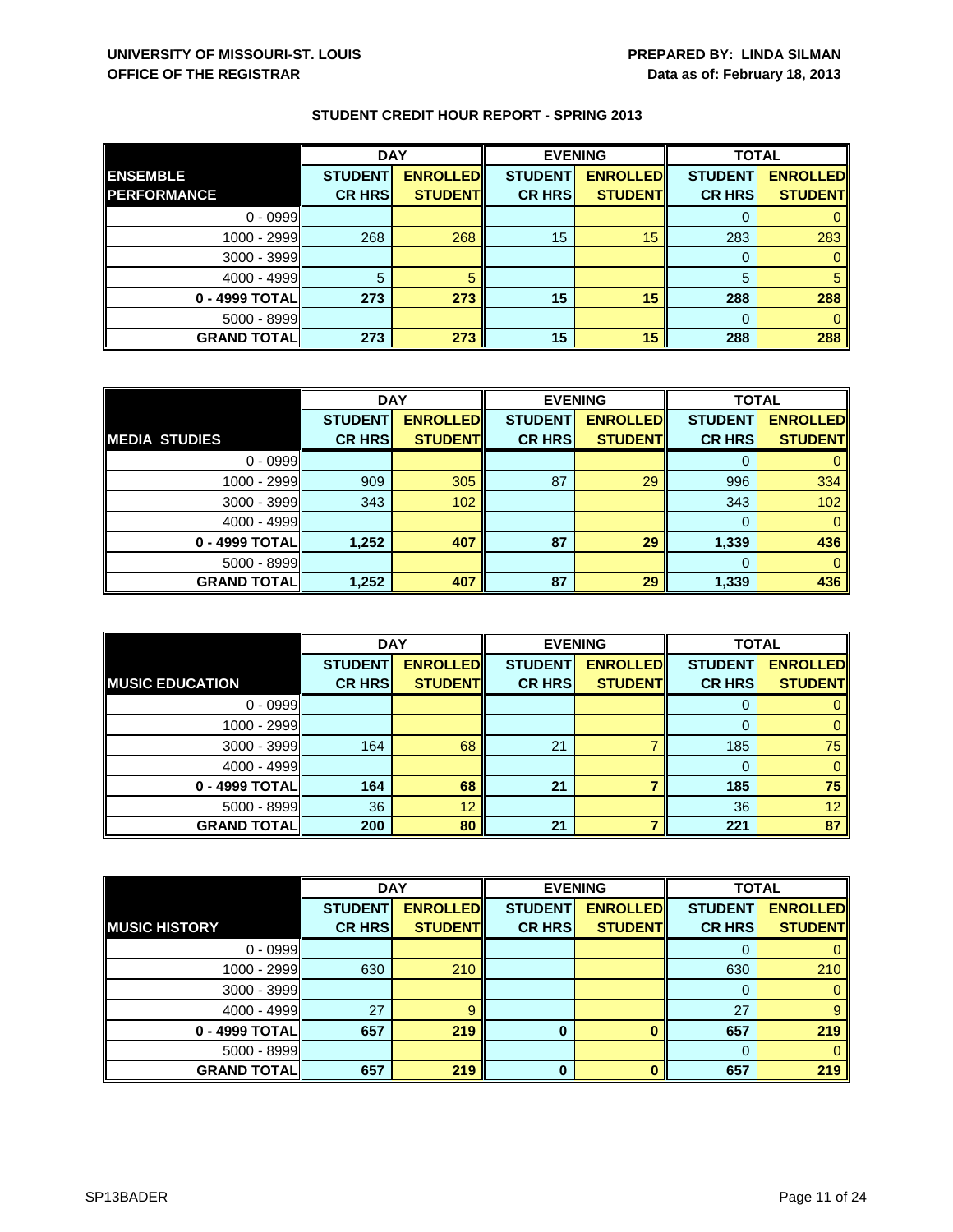|                    | <b>DAY</b>     |                 | <b>EVENING</b> |                 | <b>TOTAL</b>   |                 |
|--------------------|----------------|-----------------|----------------|-----------------|----------------|-----------------|
|                    | <b>STUDENT</b> | <b>ENROLLED</b> | <b>STUDENT</b> | <b>ENROLLED</b> | <b>STUDENT</b> | <b>ENROLLED</b> |
| <b>PEDAGOGY</b>    | <b>CR HRS</b>  | <b>STUDENT</b>  | <b>CR HRS</b>  | <b>STUDENT</b>  | <b>CR HRS</b>  | <b>STUDENT</b>  |
| $0 - 0999$         |                |                 |                |                 |                |                 |
| 1000 - 2999        | 36             | 18              |                |                 | 36             | 18              |
| 3000 - 3999        |                |                 |                |                 |                |                 |
| $4000 - 4999$      |                |                 |                |                 | ົ              |                 |
| 0 - 4999 TOTAL     | 38             | 19              | 0              |                 | 38             | 19              |
| 5000 - 8999        |                |                 |                |                 |                |                 |
| <b>GRAND TOTAL</b> | 38             | 19              | 0              |                 | 38             | 19              |

|                    | <b>DAY</b>     |                 | <b>EVENING</b> |                 | <b>TOTAL</b>    |                 |
|--------------------|----------------|-----------------|----------------|-----------------|-----------------|-----------------|
|                    | <b>STUDENT</b> | <b>ENROLLED</b> | <b>STUDENT</b> | <b>ENROLLED</b> | <b>STUDENTI</b> | <b>ENROLLED</b> |
| <b>PRACTICUM</b>   | <b>CR HRS</b>  | <b>STUDENT</b>  | <b>CR HRS</b>  | <b>STUDENT</b>  | <b>CR HRS</b>   | <b>STUDENT</b>  |
| $0 - 0999$         |                |                 |                |                 |                 |                 |
| 1000 - 2999        | 107            | 75              |                |                 | 107             | 75              |
| $3000 - 3999$      | 17             | 9               |                |                 | 17              | 9               |
| 4000 - 4999        |                |                 |                |                 | ≘               |                 |
| 0 - 4999 TOTAL     | 126            | 85              | 0              |                 | 126             | 85              |
| $5000 - 8999$      |                |                 |                |                 |                 |                 |
| <b>GRAND TOTAL</b> | 126            | 85              | ŋ              |                 | 126             | 85              |

|                    | <b>DAY</b>                      |                                    |                                 | <b>EVENING</b>                    | <b>TOTAL</b>                    |                                   |
|--------------------|---------------------------------|------------------------------------|---------------------------------|-----------------------------------|---------------------------------|-----------------------------------|
| <b>STUDIO ART</b>  | <b>STUDENT</b><br><b>CR HRS</b> | <b>ENROLLED</b><br><b>STUDENTI</b> | <b>STUDENT</b><br><b>CR HRS</b> | <b>ENROLLED</b><br><b>STUDENT</b> | <b>STUDENT</b><br><b>CR HRS</b> | <b>ENROLLED</b><br><b>STUDENT</b> |
|                    |                                 |                                    |                                 |                                   |                                 |                                   |
| $0 - 0999$         |                                 |                                    |                                 |                                   | 0                               | 0                                 |
| $1000 - 2999$      | 1,033                           | 345                                | 213                             | 71                                | 1,246                           | 416                               |
| 3000 - 3999        | 291                             | 95                                 | 12 <sup>2</sup>                 | 4                                 | 303                             | 99                                |
| $4000 - 4999$      | 117                             | 39                                 |                                 |                                   | 117                             | 39                                |
| 0 - 4999 TOTAL     | 1,441                           | 479                                | 225                             | 75                                | 1,666                           | 554                               |
| $5000 - 8999$      | 9                               | 3                                  |                                 |                                   | 9                               | 3                                 |
| <b>GRAND TOTAL</b> | 1,450                           | 482                                | 225                             | 75                                | 1,675                           | 557                               |

|                    | <b>DAY</b>     |                 |                | <b>EVENING</b>  | <b>TOTAL</b>   |                 |
|--------------------|----------------|-----------------|----------------|-----------------|----------------|-----------------|
|                    | <b>STUDENT</b> | <b>ENROLLED</b> | <b>STUDENT</b> | <b>ENROLLED</b> | <b>STUDENT</b> | <b>ENROLLED</b> |
| <b>THEATRE</b>     | <b>CR HRS</b>  | <b>STUDENT</b>  | <b>CR HRS</b>  | <b>STUDENT</b>  | <b>CR HRS</b>  | <b>STUDENT</b>  |
| $0 - 0999$         |                |                 |                |                 |                |                 |
| $1000 - 2999$      |                |                 |                |                 | 0              | 0               |
| $3000 - 3999$      |                |                 |                |                 | 0              | 0               |
| $4000 - 4999$      |                |                 |                |                 |                | 0               |
| $0 - 4999$ TOTAL   |                |                 | o              |                 | O              |                 |
| $5000 - 8999$      |                |                 |                |                 | $\Omega$       | 0               |
| <b>GRAND TOTAL</b> |                |                 |                |                 |                |                 |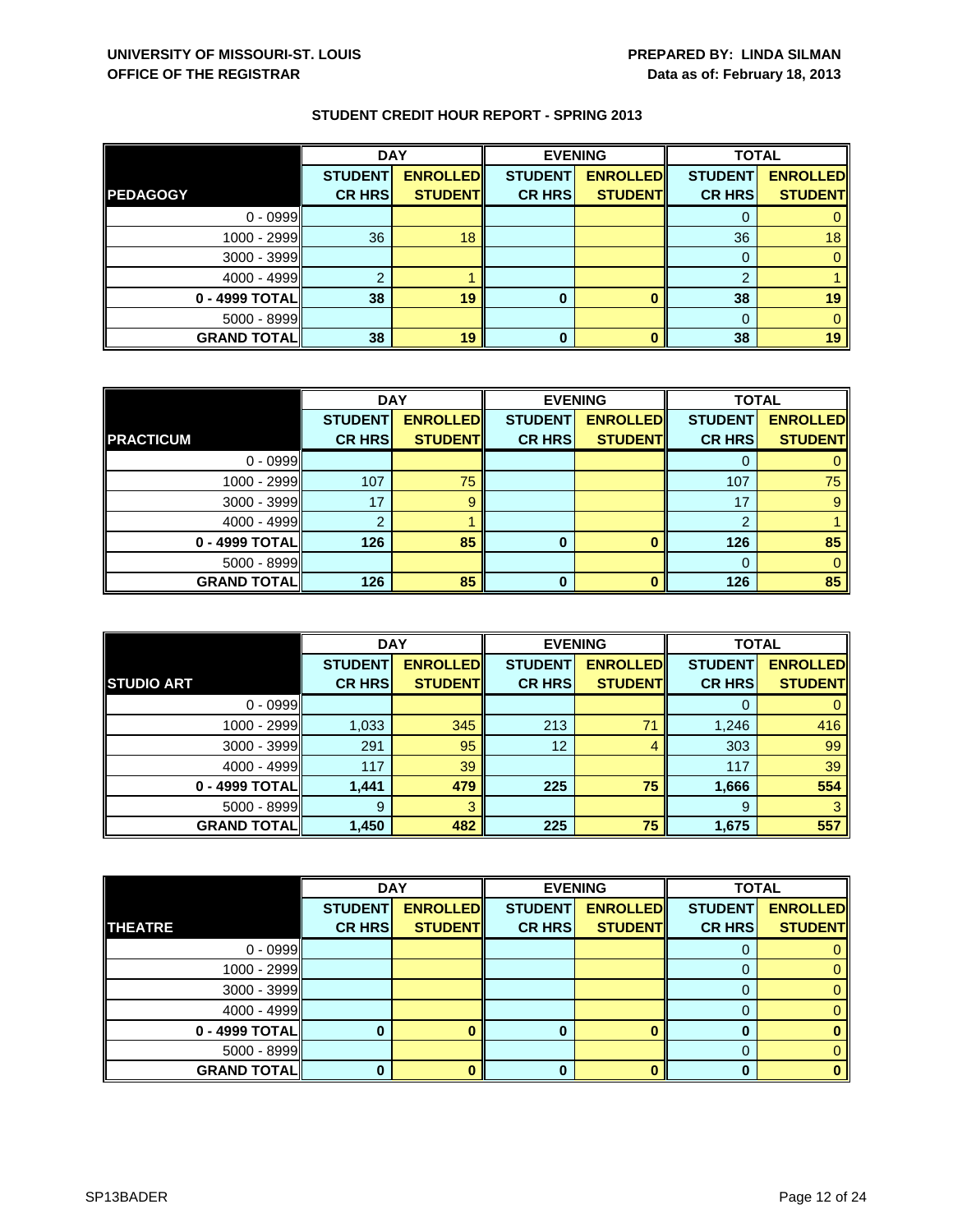|                          | <b>DAY</b>     |                 | <b>EVENING</b> |                 | <b>TOTAL</b>   |                 |
|--------------------------|----------------|-----------------|----------------|-----------------|----------------|-----------------|
|                          | <b>STUDENT</b> | <b>ENROLLED</b> | <b>STUDENT</b> | <b>ENROLLED</b> | <b>STUDENT</b> | <b>ENROLLED</b> |
| <b>THEATRE AND DANCE</b> | <b>CR HRS</b>  | <b>STUDENT</b>  | <b>CR HRS</b>  | <b>STUDENT</b>  | <b>CR HRS</b>  | <b>STUDENT</b>  |
| $0 - 0999$               |                |                 |                |                 |                |                 |
| $1000 - 2999$            | 643            | 221             | 153            | 51              | 796            | 272             |
| $3000 - 3999$            | 113            | 40              |                |                 | 113            | 40              |
| $4000 - 4999$            | 21             |                 |                |                 | 21             |                 |
| 0 - 4999 TOTAL           | 777            | 268             | 153            | 51              | 930            | 319             |
| $5000 - 8999$            |                |                 |                |                 |                |                 |
| <b>GRAND TOTAL</b>       | 777            | 268             | 153            | 51              | 930            | 319             |

|                                 | <b>DAY</b>     |                 | <b>EVENING</b> |                 | <b>TOTAL</b>   |                 |
|---------------------------------|----------------|-----------------|----------------|-----------------|----------------|-----------------|
|                                 | <b>STUDENT</b> | <b>ENROLLED</b> | <b>STUDENT</b> | <b>ENROLLED</b> | <b>STUDENT</b> | <b>ENROLLED</b> |
| <b>THEORY &amp; COMPOSITION</b> | <b>CR HRS</b>  | <b>STUDENT</b>  | <b>CR HRS</b>  | <b>STUDENT</b>  | <b>CR HRS</b>  | <b>STUDENT</b>  |
| $0 - 0999$                      |                |                 |                |                 |                |                 |
| 1000 - 2999                     | 164            | 78              |                |                 | 164            | 78              |
| 3000 - 3999                     | 86             | 33              |                |                 | 86             | 33              |
| $4000 - 4999$                   |                |                 |                |                 | 0              |                 |
| 0 - 4999 TOTAL                  | 250            | 111             | 0              |                 | 250            | 111             |
| $5000 - 8999$                   |                |                 |                |                 |                |                 |
| <b>GRAND TOTAL</b>              | 250            | 111             | n              |                 | 250            | 111             |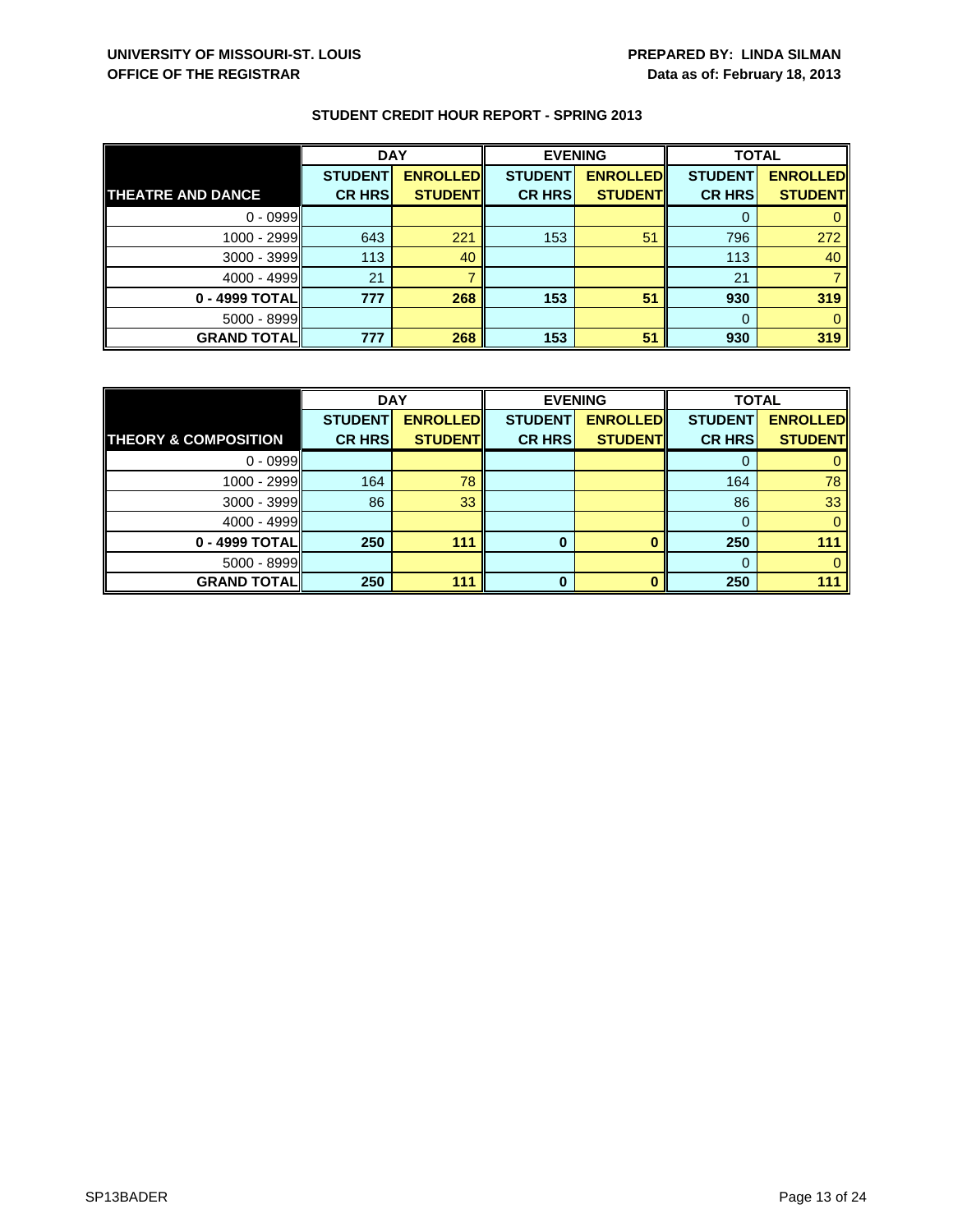|                    | <b>DAY</b>     |                 | <b>EVENING</b> |                 | <b>TOTAL</b>   |                 |
|--------------------|----------------|-----------------|----------------|-----------------|----------------|-----------------|
|                    | <b>STUDENT</b> | <b>ENROLLED</b> | <b>STUDENT</b> | <b>ENROLLED</b> | <b>STUDENT</b> | <b>ENROLLED</b> |
| <b>ACCOUNTING</b>  | <b>CR HRS</b>  | <b>STUDENT</b>  | <b>CR HRS</b>  | <b>STUDENT</b>  | <b>CR HRS</b>  | <b>STUDENT</b>  |
| $0 - 0999$         |                |                 |                |                 | 0              |                 |
| $1000 - 2999$      | 1,173          | 391             | 252            | 84              | 1,425          | 475             |
| 3000 - 3999        | 880            | 298             | 477            | 159             | 1,357          | 457             |
| $4000 - 4999$      | 27             | 9               | 150            | 50              | 177            | 59              |
| 0 - 4999 TOTAL     | 2,080          | 698             | 879            | 293             | 2,959          | 991             |
| 5000-8999          | 599            | 200             |                |                 | 599            | 200             |
| <b>GRAND TOTAL</b> | 2,679          | 898             | 879            | 293             | 3,558          | 1,191           |

|                       | <b>DAY</b>     |                 |                | <b>EVENING</b>  | <b>TOTAL</b>   |                 |
|-----------------------|----------------|-----------------|----------------|-----------------|----------------|-----------------|
| <b>BUSINESS</b>       | <b>STUDENT</b> | <b>ENROLLED</b> | <b>STUDENT</b> | <b>ENROLLED</b> | <b>STUDENT</b> | <b>ENROLLED</b> |
| <b>ADMINISTRATION</b> | <b>CR HRS</b>  | <b>STUDENT</b>  | <b>CR HRS</b>  | <b>STUDENTI</b> | <b>CR HRS</b>  | <b>STUDENT</b>  |
| $0 - 0999$            |                |                 |                |                 |                | 0               |
| 1000 - 2999           | 1,038          | 346             | 120            | 40              | 1,158          | 386             |
| 3000 - 3999           | 12             | 4               |                |                 | 12             | 4               |
| 4000 - 4999           |                |                 |                |                 | 0              | $\mathbf{0}$    |
| 0 - 4999 TOTAL        | 1,050          | 350             | 120            | 40              | 1,170          | 390             |
| 5000 - 8999           | 560            | 194             |                |                 | 560            | 194             |
| <b>GRAND TOTAL</b>    | 1,610          | 544             | 120            | 40              | 1,730          | 584             |

|                     | <b>DAY</b>     |                 |                | <b>EVENING</b>  | <b>TOTAL</b>   |                 |
|---------------------|----------------|-----------------|----------------|-----------------|----------------|-----------------|
| <b>FINANCE</b>      | <b>STUDENT</b> | <b>ENROLLED</b> | <b>STUDENT</b> | <b>ENROLLED</b> | <b>STUDENT</b> | <b>ENROLLED</b> |
|                     | <b>CR HRS</b>  | <b>STUDENT</b>  | <b>CR HRS</b>  | <b>STUDENT</b>  | <b>CR HRS</b>  | <b>STUDENT</b>  |
| $0 - 0999$          |                |                 |                |                 | 0              | $\mathbf{0}$    |
| 1000 - 2999         | 54             | 18              |                |                 | 54             | 18              |
| $3000 - 3999$       | 1,479          | 505             | 391            | 137             | 1,870          | 642             |
| $4000 - 4999$       |                |                 |                |                 | 0              | $\mathbf{0}$    |
| 0 - 4999 TOTAL      | 1,533          | 523             | 391            | 137             | 1,924          | 660             |
| $5000 - 8999$       | 305            | 102             |                |                 | 305            | 102             |
| <b>GRAND TOTALI</b> | 1,838          | 625             | 391            | 137             | 2,229          | 762             |

|                    | <b>DAY</b>     |                 | <b>EVENING</b> |                 | <b>TOTAL</b>   |                 |
|--------------------|----------------|-----------------|----------------|-----------------|----------------|-----------------|
| <b>INFORMATION</b> | <b>STUDENT</b> | <b>ENROLLED</b> | <b>STUDENT</b> | <b>ENROLLED</b> | <b>STUDENT</b> | <b>ENROLLED</b> |
| <b>SYSTEMS</b>     | <b>CR HRS</b>  | <b>STUDENT</b>  | <b>CR HRS</b>  | <b>STUDENT</b>  | <b>CR HRS</b>  | <b>STUDENT</b>  |
| $0 - 0999$         |                |                 |                |                 | 0              | 0               |
| 1000 - 2999        | 1,737          | 579             | 324            | 108             | 2,061          | 687             |
| $3000 - 3999$      | 111            | 37              | 381            | 127             | 492            | 164             |
| $4000 - 4999$      |                |                 | 51             | 17              | 51             | 17 <sup>1</sup> |
| 0 - 4999 TOTAL     | 1,848          | 616             | 756            | 252             | 2,604          | 868             |
| $5000 - 8999$      | 498            | 166             |                |                 | 498            | 166             |
| <b>GRAND TOTAL</b> | 2,346          | 782             | 756            | 252             | 3,102          | 1,034           |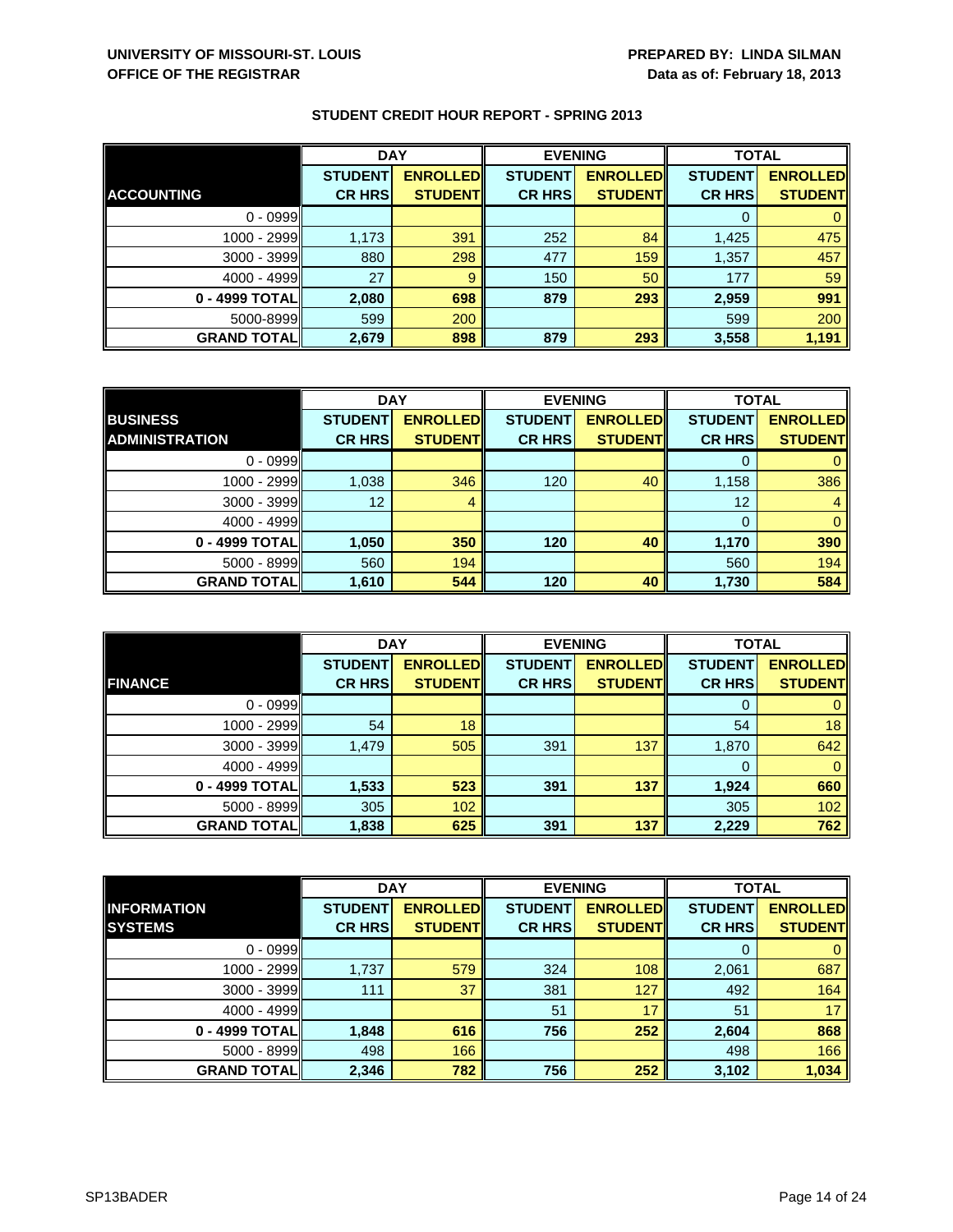| <b>LOGISTICS &amp;</b> | <b>DAY</b>     |                 | <b>EVENING</b> |                 | <b>TOTAL</b>   |                 |
|------------------------|----------------|-----------------|----------------|-----------------|----------------|-----------------|
| <b>OPERATIONS</b>      | <b>STUDENT</b> | <b>ENROLLED</b> | <b>STUDENT</b> | <b>ENROLLED</b> | <b>STUDENT</b> | <b>ENROLLED</b> |
| <b>IMANAGEMENT</b>     | <b>CR HRS</b>  | <b>STUDENT</b>  | <b>CR HRS</b>  | <b>STUDENT</b>  | <b>CR HRS</b>  | <b>STUDENT</b>  |
| $0 - 0999$             |                |                 |                |                 |                |                 |
| $1000 - 2999$          |                |                 |                |                 |                |                 |
| $3000 - 3999$          | 1,287          | 429             | 255            | 85              | 1,542          | 514             |
| $4000 - 4999$          |                |                 | 81             | 27              | 81             | 27              |
| $0 - 4999$ TOTAL       | 1,287          | 429             | 336            | $112$           | 1,623          | 541             |
| $5000 - 8999$          | 525            | 177             |                |                 | 525            | 177             |
| <b>GRAND TOTAL</b>     | 1,812          | 606             | 336            | 112             | 2,148          | 718             |

|                    | <b>DAY</b>     |                  | <b>EVENING</b> |                 | <b>TOTAL</b>   |                 |
|--------------------|----------------|------------------|----------------|-----------------|----------------|-----------------|
|                    | <b>STUDENT</b> | <b>ENROLLEDI</b> | <b>STUDENT</b> | <b>ENROLLED</b> | <b>STUDENT</b> | <b>ENROLLED</b> |
| <b>MANAGEMENT</b>  | <b>CR HRS</b>  | <b>STUDENT</b>   | <b>CR HRS</b>  | <b>STUDENT</b>  | <b>CR HRS</b>  | <b>STUDENT</b>  |
| $0 - 0999$         |                |                  |                |                 |                |                 |
| 1000 - 2999        |                |                  |                |                 | 0              | 0               |
| $3000 - 3999$      | 1,884          | 628              | 408            | 136             | 2,292          | 764             |
| $4000 - 4999$      | 336            | 112              | 231            | 77              | 567            | 189             |
| 0 - 4999 TOTAL     | 2,220          | 740              | 639            | 213             | 2,859          | 953             |
| 5000 - 8999        | 324            | 108              |                |                 | 324            | 108             |
| <b>GRAND TOTAL</b> | 2,544          | 848              | 639            | 213             | 3,183          | 1,061           |

|                                         | <b>DAY</b>                      |                                   |                                 | <b>EVENING</b>                    | <b>TOTAL</b>                    |                                   |
|-----------------------------------------|---------------------------------|-----------------------------------|---------------------------------|-----------------------------------|---------------------------------|-----------------------------------|
| <b>INTERNATIONAL</b><br><b>BUSINESS</b> | <b>STUDENT</b><br><b>CR HRS</b> | <b>ENROLLED</b><br><b>STUDENT</b> | <b>STUDENT</b><br><b>CR HRS</b> | <b>ENROLLED</b><br><b>STUDENT</b> | <b>STUDENT</b><br><b>CR HRS</b> | <b>ENROLLED</b><br><b>STUDENT</b> |
|                                         |                                 |                                   |                                 |                                   |                                 |                                   |
| $0 - 0999$                              |                                 |                                   |                                 |                                   | O                               | 0                                 |
| 1000 - 2999                             |                                 |                                   |                                 |                                   | 0                               | $\mathbf{0}$                      |
| $3000 - 3999$                           | 331                             | 111                               | 33                              | 11                                | 364                             | 122                               |
| $4000 - 4999$                           |                                 |                                   | 96                              | 32                                | 96                              | 32 <sup>°</sup>                   |
| 0 - 4999 TOTAL                          | 331                             | 111                               | 129                             | 43                                | 460                             | 154                               |
| $5000 - 8999$                           | 135                             | 45                                |                                 |                                   | 135                             | 45                                |
| <b>GRAND TOTALI</b>                     | 466                             | 156                               | 129                             | 43                                | 595                             | 199                               |

|                    | <b>DAY</b>     |                 | <b>EVENING</b> |                 | <b>TOTAL</b>   |                 |
|--------------------|----------------|-----------------|----------------|-----------------|----------------|-----------------|
|                    | <b>STUDENT</b> | <b>ENROLLED</b> | <b>STUDENT</b> | <b>ENROLLED</b> | <b>STUDENT</b> | <b>ENROLLED</b> |
| <b>MARKETING</b>   | <b>CR HRS</b>  | <b>STUDENT</b>  | <b>CR HRS</b>  | <b>STUDENT</b>  | <b>CR HRS</b>  | <b>STUDENT</b>  |
| $0 - 0999$         |                |                 |                |                 | 0              | $\mathbf{0}$    |
| 1000 - 2999        |                |                 |                |                 | 0              | $\mathbf{0}$    |
| 3000 - 3999        | 1,445          | 484             | 330            | 110             | 1,775          | 594             |
| $4000 - 4999$      | 84             | 28              | 45             | 15              | 129            | 43              |
| 0 - 4999 TOTAL     | 1,529          | 512             | 375            | 125             | 1,904          | 637             |
| 5000 - 8999        | 321            | 107             |                |                 | 321            | 107             |
| <b>GRAND TOTAL</b> | 1,850          | 619             | 375            | 125             | 2,225          | 744             |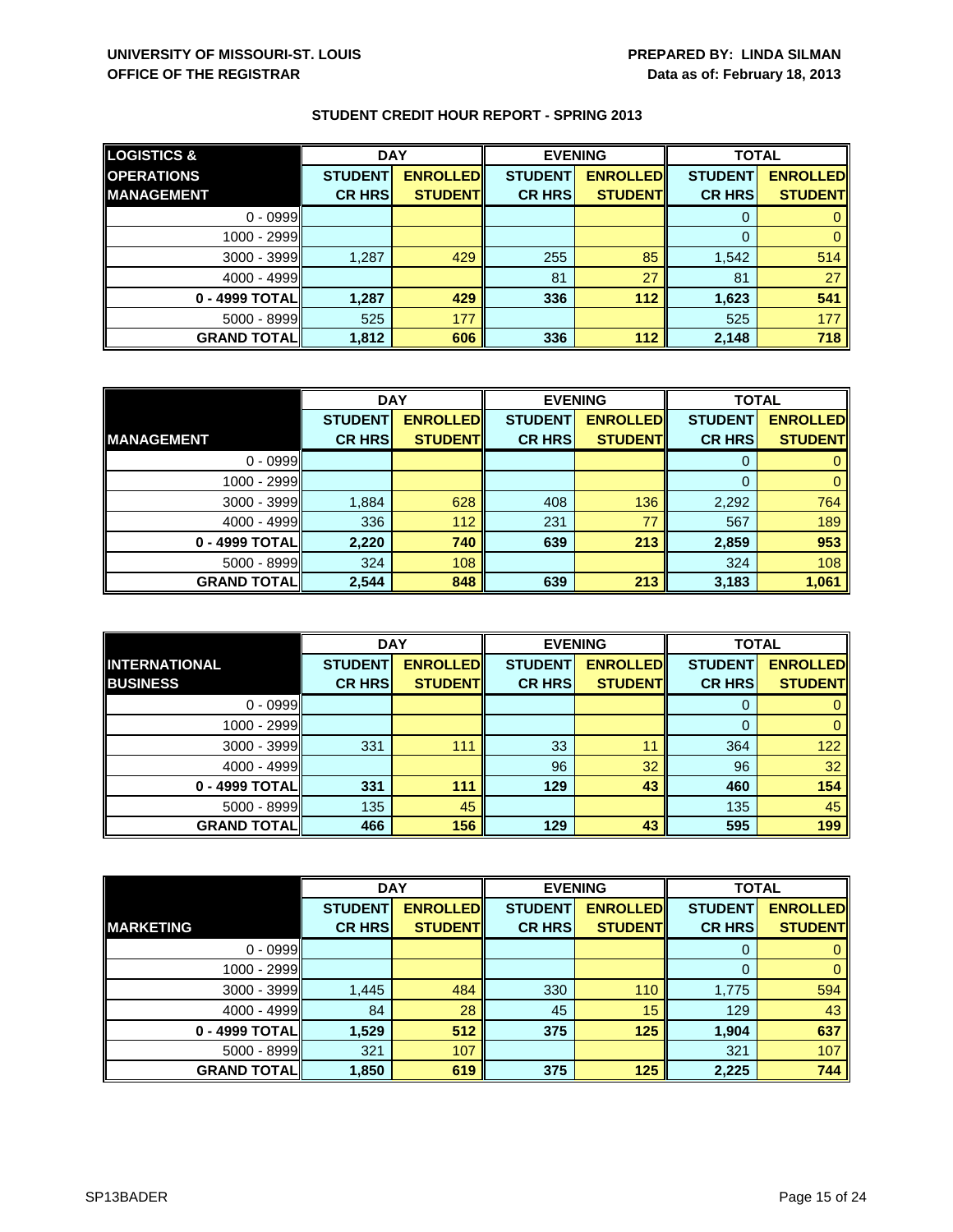|                    | <b>DAY</b>     |                 |                | <b>EVENING</b>  | <b>TOTAL</b>   |                 |
|--------------------|----------------|-----------------|----------------|-----------------|----------------|-----------------|
| <b>ADULT</b>       | <b>STUDENT</b> | <b>ENROLLED</b> | <b>STUDENT</b> | <b>ENROLLED</b> | <b>STUDENT</b> | <b>ENROLLED</b> |
| <b>EDUCATION</b>   | <b>CR HRS</b>  | <b>STUDENT</b>  | <b>CR HRS</b>  | <b>STUDENT</b>  | <b>CR HRS</b>  | <b>STUDENT</b>  |
| $0 - 0999$         |                |                 |                |                 |                |                 |
| 1000 - 2999        |                |                 |                |                 |                |                 |
| $3000 - 3999$      |                |                 |                |                 |                |                 |
| $4000 - 4999$      |                |                 |                |                 |                |                 |
| 0 - 4999 TOTAL     |                |                 | 0              |                 | 0              |                 |
| 5000 - 8999        | 115            | 38              |                |                 | 115            | 38              |
| <b>GRAND TOTAL</b> | 115            | 38              | 0              |                 | 115            | 38              |

|                    | <b>DAY</b>     |                 |                | <b>EVENING</b>  | <b>TOTAL</b>   |                 |
|--------------------|----------------|-----------------|----------------|-----------------|----------------|-----------------|
| <b>COUNSELOR</b>   | <b>STUDENT</b> | <b>ENROLLED</b> | <b>STUDENT</b> | <b>ENROLLED</b> | <b>STUDENT</b> | <b>ENROLLED</b> |
| <b>EDUCATION</b>   | <b>CR HRS</b>  | <b>STUDENT</b>  | <b>CR HRS</b>  | <b>STUDENT</b>  | <b>CR HRS</b>  | <b>STUDENT</b>  |
| $0 - 0999$         |                |                 |                |                 |                |                 |
| 1000 - 2999        | 27             |                 |                |                 | 27             |                 |
| $3000 - 3999$      |                |                 |                |                 |                |                 |
| $4000 - 4999$      |                |                 |                |                 |                |                 |
| 0 - 4999 TOTAL     | 27             | 9               | 0              |                 | 27             |                 |
| $5000 - 8999$      | 1,072          | 358             |                |                 | 1,072          | 358             |
| <b>GRAND TOTAL</b> | 1,099          | 367             | ŋ              |                 | 1,099          | 367             |

|                                            | <b>DAY</b>                      |                                    | <b>EVENING</b>                  |                                   | <b>TOTAL</b>                    |                                   |
|--------------------------------------------|---------------------------------|------------------------------------|---------------------------------|-----------------------------------|---------------------------------|-----------------------------------|
| <b>EARLY CHILDHOOD</b><br><b>EDUCATION</b> | <b>STUDENT</b><br><b>CR HRS</b> | <b>ENROLLEDI</b><br><b>STUDENT</b> | <b>STUDENT</b><br><b>CR HRS</b> | <b>ENROLLED</b><br><b>STUDENT</b> | <b>STUDENT</b><br><b>CR HRS</b> | <b>ENROLLED</b><br><b>STUDENT</b> |
|                                            |                                 |                                    |                                 |                                   |                                 |                                   |
| $0 - 0999$                                 |                                 |                                    |                                 |                                   | O                               |                                   |
| 1000 - 2999                                |                                 |                                    |                                 |                                   |                                 |                                   |
| $3000 - 3999$                              | 178                             | 79                                 | 117                             | 39                                | 295                             | 118                               |
| $4000 - 4999$                              | 234                             | 56                                 | 36                              | 12                                | 270                             | 68                                |
| 0 - 4999 TOTALI                            | 412                             | 135                                | 153                             | 51                                | 565                             | 186                               |
| $5000 - 8999$                              |                                 |                                    |                                 |                                   | $\Omega$                        | 0                                 |
| <b>GRAND TOTALI</b>                        | 412                             | 135                                | 153                             | 51                                | 565                             | 186                               |

|                    | <b>DAY</b>     |                 | <b>EVENING</b> |                 | <b>TOTAL</b>   |                 |
|--------------------|----------------|-----------------|----------------|-----------------|----------------|-----------------|
|                    | <b>STUDENT</b> | <b>ENROLLED</b> | <b>STUDENT</b> | <b>ENROLLED</b> | <b>STUDENT</b> | <b>ENROLLED</b> |
| <b>EDUCATION</b>   | <b>CR HRS</b>  | <b>STUDENT</b>  | <b>CR HRS</b>  | <b>STUDENT</b>  | <b>CR HRS</b>  | <b>STUDENT</b>  |
| $0 - 0999$         |                |                 |                |                 | 0              | $\mathbf{0}$    |
| 1000 - 2999        | 124            | 38              | 33             | 11              | 157            | 49              |
| 3000 - 3999        |                |                 |                |                 | 0              | $\mathbf{0}$    |
| $4000 - 4999$      |                |                 |                |                 | $\Omega$       | $\mathbf{0}$    |
| 0 - 4999 TOTAL     | 124            | 38              | 33             | 11              | 157            | 49              |
| 5000 - 8999        | 479            | 195             |                |                 | 479            | 195             |
| <b>GRAND TOTAL</b> | 603            | 233             | 33             | 11              | 636            | 244             |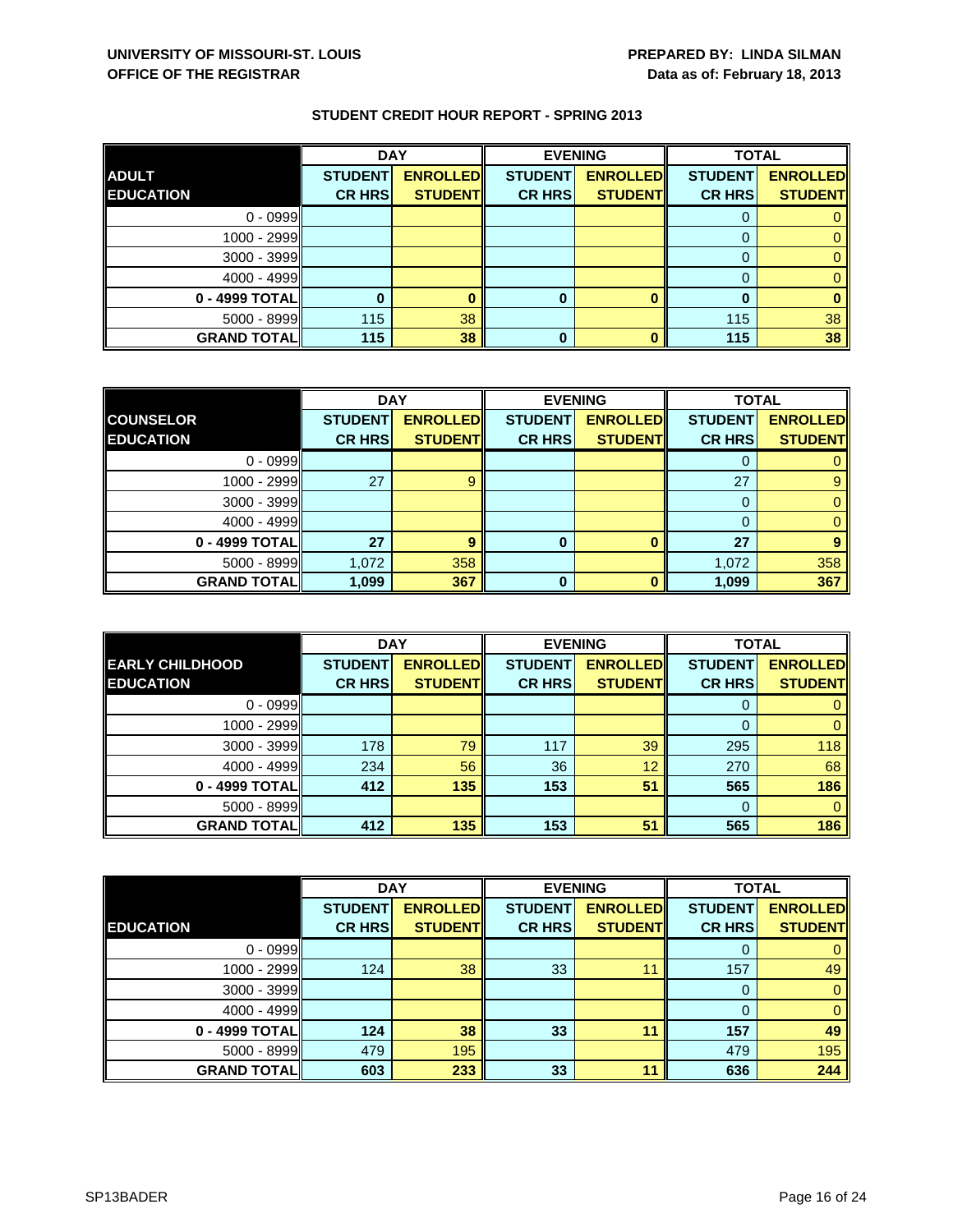|                       | <b>DAY</b>     |                 |                | <b>EVENING</b>  |                | <b>TOTAL</b>    |
|-----------------------|----------------|-----------------|----------------|-----------------|----------------|-----------------|
| <b>EDUCATIONAL</b>    | <b>STUDENT</b> | <b>ENROLLED</b> | <b>STUDENT</b> | <b>ENROLLED</b> | <b>STUDENT</b> | <b>ENROLLED</b> |
| <b>ADMINISTRATION</b> | <b>CR HRS</b>  | <b>STUDENT</b>  | <b>CR HRS</b>  | <b>STUDENT</b>  | <b>CR HRS</b>  | <b>STUDENT</b>  |
| $0 - 0999$            |                |                 |                |                 |                |                 |
| $1000 - 2999$         |                |                 |                |                 |                |                 |
| $3000 - 3999$         |                |                 |                |                 |                |                 |
| $4000 - 4999$         |                |                 |                |                 |                |                 |
| 0 - 4999 TOTAL        |                |                 | 0              |                 |                |                 |
| 5000 - 8999           | 483            | 161             |                |                 | 483            | 161             |
| <b>GRAND TOTAL</b>    | 483            | 161             | 0              |                 | 483            | 161             |

|                    | <b>DAY</b>     |                 | <b>EVENING</b> |                 | <b>TOTAL</b>    |                 |
|--------------------|----------------|-----------------|----------------|-----------------|-----------------|-----------------|
| <b>EDUCATIONAL</b> | <b>STUDENT</b> | <b>ENROLLED</b> | <b>STUDENT</b> | <b>ENROLLED</b> | <b>STUDENTI</b> | <b>ENROLLED</b> |
| <b>FOUNDATIONS</b> | <b>CR HRS</b>  | <b>STUDENT</b>  | <b>CR HRS</b>  | <b>STUDENT</b>  | <b>CR HRS</b>   | <b>STUDENT</b>  |
| $0 - 0999$         |                |                 |                |                 |                 |                 |
| 1000 - 2999        |                |                 |                |                 |                 |                 |
| $3000 - 3999$      |                |                 |                |                 |                 |                 |
| 4000 - 4999        |                |                 |                |                 |                 |                 |
| 0 - 4999 TOTAL     |                |                 |                |                 |                 |                 |
| $5000 - 8999$      |                |                 |                |                 |                 |                 |
| <b>GRAND TOTAL</b> |                |                 |                |                 |                 |                 |

|                     | <b>DAY</b>     |                 | <b>EVENING</b> |                 | <b>TOTAL</b>   |                 |
|---------------------|----------------|-----------------|----------------|-----------------|----------------|-----------------|
| <b>EDUCATIONAL</b>  | <b>STUDENT</b> | <b>ENROLLED</b> | <b>STUDENT</b> | <b>ENROLLED</b> | <b>STUDENT</b> | <b>ENROLLED</b> |
| <b>PSYCHOLOGY</b>   | <b>CR HRS</b>  | <b>STUDENT</b>  | <b>CR HRS</b>  | <b>STUDENT</b>  | <b>CR HRS</b>  | <b>STUDENT</b>  |
| $0 - 0999$          |                |                 |                |                 | O              |                 |
| $1000 - 2999$       | 198            | 66              | 24             | 8               | 222            | 74              |
| $3000 - 3999$       | 207            | 69              | 54             | 18              | 261            | 87              |
| $4000 - 4999$       |                |                 |                |                 | 0              |                 |
| 0 - 4999 TOTALI     | 405            | 135             | 78             | 26              | 483            | 161             |
| $5000 - 8999$       | 472            | 151             |                |                 | 472            | 151             |
| <b>GRAND TOTALI</b> | 877            | 286             | 78             | 26              | 955            | 312             |

|                    | <b>DAY</b>     |                 | <b>EVENING</b> |                 | <b>TOTAL</b>   |                 |
|--------------------|----------------|-----------------|----------------|-----------------|----------------|-----------------|
| <b>EDUCATIONAL</b> | <b>STUDENT</b> | <b>ENROLLED</b> | <b>STUDENT</b> | <b>ENROLLED</b> | <b>STUDENT</b> | <b>ENROLLED</b> |
| <b>RESEARCH</b>    | <b>CR HRS</b>  | <b>STUDENT</b>  | <b>CR HRS</b>  | <b>STUDENT</b>  | <b>CR HRS</b>  | <b>STUDENT</b>  |
| $0 - 0999$         |                |                 |                |                 |                |                 |
| 1000 - 2999II      |                |                 |                |                 | 0              |                 |
| $3000 - 3999$      |                |                 | 63             | 21              | 63             | 21              |
| $4000 - 4999$      |                |                 |                |                 |                | 0               |
| 0 - 4999 TOTAL     | 0              |                 | 63             | 21              | 63             | 21              |
| $5000 - 8999$      | 417            | 139             |                |                 | 417            | 139             |
| <b>GRAND TOTAL</b> | 417            | 139             | 63             | 21              | 480            | 160             |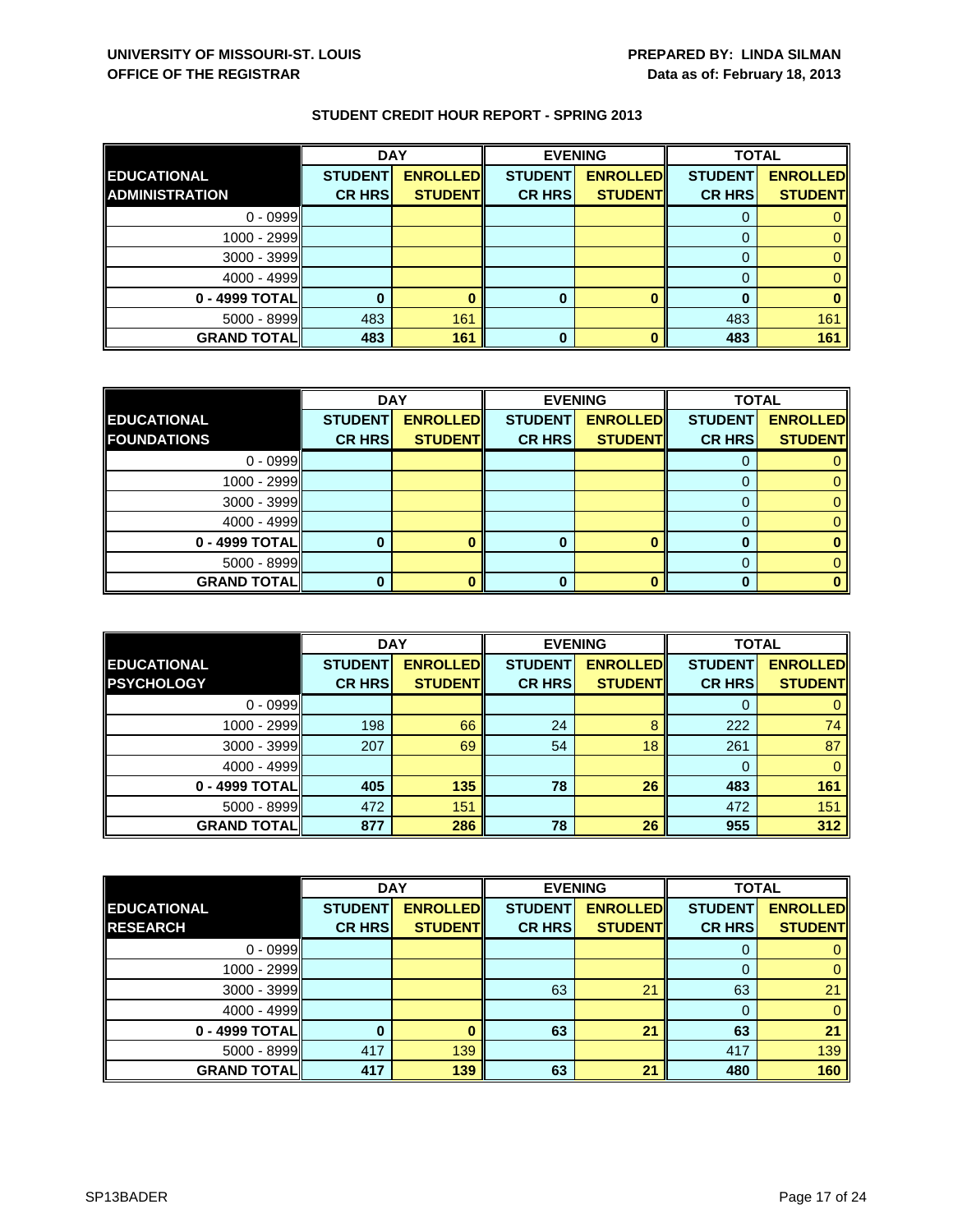|                    | <b>DAY</b>     |                 |                | <b>EVENING</b>  | <b>TOTAL</b>   |                 |
|--------------------|----------------|-----------------|----------------|-----------------|----------------|-----------------|
| <b>EDUCATIONAL</b> | <b>STUDENT</b> | <b>ENROLLED</b> | <b>STUDENT</b> | <b>ENROLLED</b> | <b>STUDENT</b> | <b>ENROLLED</b> |
| <b>TECHNOLOGY</b>  | <b>CR HRS</b>  | <b>STUDENT</b>  | <b>CR HRS</b>  | <b>STUDENT</b>  | <b>CR HRS</b>  | <b>STUDENT</b>  |
| $0 - 0999$         |                |                 |                |                 |                |                 |
| $1000 - 2999$      |                |                 |                |                 |                |                 |
| $3000 - 3999$      |                |                 |                |                 |                |                 |
| $4000 - 4999$      |                |                 |                |                 |                |                 |
| 0 - 4999 TOTAL     |                |                 | 0              |                 |                |                 |
| $5000 - 8999$      | 48             | 16              |                |                 | 48             | 16              |
| <b>GRAND TOTAL</b> | 48             | 16              | 0              |                 | 48             | 16              |

|                    | <b>DAY</b>     |                 | <b>EVENING</b> |                 | <b>TOTAL</b>   |                 |
|--------------------|----------------|-----------------|----------------|-----------------|----------------|-----------------|
| <b>ELEMENTARY</b>  | <b>STUDENT</b> | <b>ENROLLED</b> | <b>STUDENT</b> | <b>ENROLLED</b> | <b>STUDENT</b> | <b>ENROLLED</b> |
| <b>EDUCATION</b>   | <b>CR HRS</b>  | <b>STUDENT</b>  | <b>CR HRS</b>  | <b>STUDENT</b>  | <b>CR HRS</b>  | <b>STUDENT</b>  |
| $0 - 0999$         |                |                 |                |                 |                |                 |
| 1000 - 2999        |                |                 |                |                 | $\Omega$       |                 |
| $3000 - 3999$      | 306            | 102             | 45             | 15              | 351            | 117             |
| $4000 - 4999$      | 1,305          | 289             | 141            | 47              | 1,446          | 336             |
| 0 - 4999 TOTAL     | 1,611          | 391             | 186            | 62              | 1,797          | 453             |
| $5000 - 8999$      | 172            | 58              |                |                 | 172            | 58              |
| <b>GRAND TOTAL</b> | 1,783          | 449             | 186            | 62              | 1,969          | 511             |

|                             | <b>DAY</b>     |                 | <b>EVENING</b> |                 | <b>TOTAL</b>   |                 |
|-----------------------------|----------------|-----------------|----------------|-----------------|----------------|-----------------|
|                             | <b>STUDENT</b> | <b>ENROLLED</b> | <b>STUDENT</b> | <b>ENROLLED</b> | <b>STUDENT</b> | <b>ENROLLED</b> |
| <b>HEALTH &amp; PHYS ED</b> | <b>CR HRS</b>  | <b>STUDENT</b>  | <b>CR HRS</b>  | <b>STUDENT</b>  | <b>CR HRS</b>  | <b>STUDENT</b>  |
| $0 - 0999$                  |                |                 |                |                 | O              |                 |
| 1000 - 2999                 |                |                 |                |                 |                |                 |
| $3000 - 3999$               |                |                 |                |                 |                |                 |
| $4000 - 4999$               |                |                 |                |                 |                |                 |
| 0 - 4999 TOTAL              |                |                 |                |                 |                |                 |
| $5000 - 8999$               |                |                 |                |                 |                |                 |
| <b>GRAND TOTAL</b>          |                |                 | 0              |                 |                |                 |

|                         | <b>DAY</b>     |                 | <b>EVENING</b> |                 | <b>TOTAL</b>   |                 |
|-------------------------|----------------|-----------------|----------------|-----------------|----------------|-----------------|
|                         | <b>STUDENT</b> | <b>ENROLLED</b> | <b>STUDENT</b> | <b>ENROLLED</b> | <b>STUDENT</b> | <b>ENROLLED</b> |
| <b>HIGHER EDUCATION</b> | <b>CR HRS</b>  | <b>STUDENT</b>  | <b>CR HRS</b>  | <b>STUDENT</b>  | <b>CR HRS</b>  | <b>STUDENT</b>  |
| $0 - 0999$              |                |                 |                |                 |                |                 |
| 1000 - 2999             |                |                 |                |                 | 0              | 0               |
| $3000 - 3999$           |                |                 |                |                 | 0              | 0               |
| $4000 - 4999$           |                |                 |                |                 |                | 0               |
| 0 - 4999 TOTAL          |                |                 | 0              |                 |                | 0               |
| $5000 - 8999$           | 282            | 93              |                |                 | 282            | 93              |
| <b>GRAND TOTAL</b>      | 282            | 93              | $\bf{0}$       |                 | 282            | 93              |

|                                      | <b>DAY</b> | <b>EVENING</b> | $\cdots$<br><u>ль</u> |            |
|--------------------------------------|------------|----------------|-----------------------|------------|
| $- - -$<br>SP <sub>1</sub><br>⊰RAD⊢' |            |                | Page<br>- 10-<br>---  | of 24<br>- |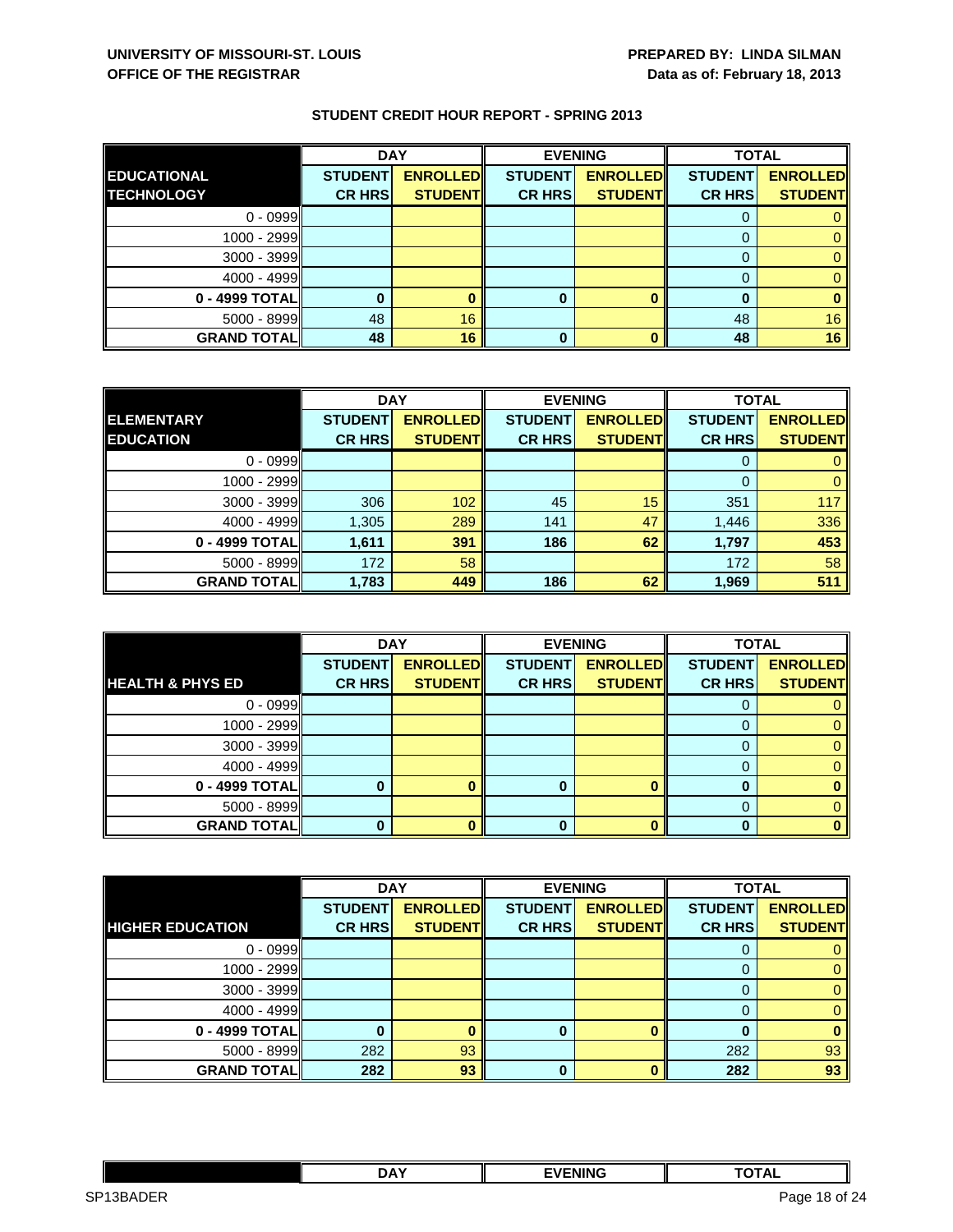| <b>CR HRS</b> | <b>STUDENT</b> |
|---------------|----------------|
|               |                |
|               |                |
|               |                |
|               |                |
|               |                |
|               |                |
|               |                |
|               |                |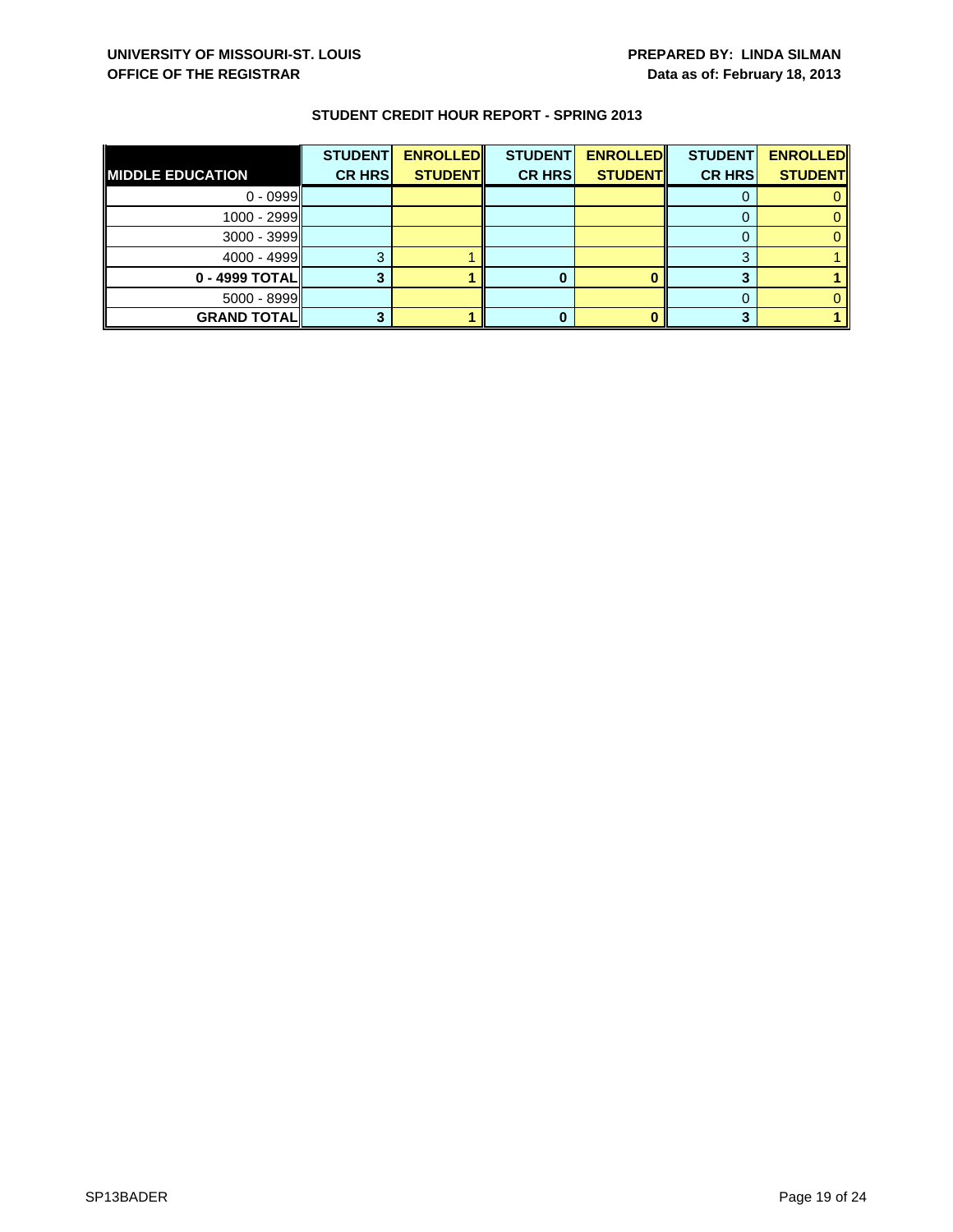|                    | <b>DAY</b>     |                 |                | <b>EVENING</b>  | <b>TOTAL</b>   |                 |
|--------------------|----------------|-----------------|----------------|-----------------|----------------|-----------------|
| <b>PHYSICAL</b>    | <b>STUDENT</b> | <b>ENROLLED</b> | <b>STUDENT</b> | <b>ENROLLED</b> | <b>STUDENT</b> | <b>ENROLLED</b> |
| <b>EDUCATION</b>   | <b>CR HRS</b>  | <b>STUDENTI</b> | <b>CR HRS</b>  | <b>STUDENT</b>  | <b>CR HRS</b>  | <b>STUDENT</b>  |
| $0 - 0999$         |                |                 |                |                 |                |                 |
| 1000 - 2999        | 95             | 59              |                |                 | 95             | 59              |
| 3000 - 3999        | 559            | 181             | 75             | 25              | 634            | 206             |
| $4000 - 4999$      | 138            | 25              |                |                 | 138            | 25              |
| 0 - 4999 TOTAL     | 792            | 265             | 75             | 25              | 867            | 290             |
| 5000 - 8999        | 31             | 11              |                |                 | 31             |                 |
| <b>GRAND TOTAL</b> | 823            | 276             | 75             | 25              | 898            | 301             |

|                    | <b>DAY</b>     |                 | <b>EVENING</b> |                 | <b>TOTAL</b>   |                 |
|--------------------|----------------|-----------------|----------------|-----------------|----------------|-----------------|
| <b>SECONDARY</b>   | <b>STUDENT</b> | <b>ENROLLED</b> | <b>STUDENT</b> | <b>ENROLLED</b> | <b>STUDENT</b> | <b>ENROLLED</b> |
| <b>EDUCATION</b>   | <b>CR HRS</b>  | <b>STUDENT</b>  | <b>CR HRS</b>  | <b>STUDENT</b>  | <b>CR HRS</b>  | <b>STUDENT</b>  |
| $0 - 0999$         |                |                 |                |                 |                |                 |
| 1000 - 2999        |                |                 |                |                 |                |                 |
| $3000 - 3999$      |                |                 |                |                 |                |                 |
| $4000 - 4999$      | 1,334          | 210             | 21             |                 | 1,355          | 217             |
| 0 - 4999 TOTAL     | 1,334          | 210             | 21             |                 | 1,355          | 217             |
| $5000 - 8999$      | 123            | 44              |                |                 | 123            | 44              |
| <b>GRAND TOTAL</b> | 1,457          | 254             | 21             |                 | 1,478          | 261             |

|                                    | <b>DAY</b>                      |                                   | <b>EVENING</b>                  |                                   | <b>TOTAL</b>                    |                                   |
|------------------------------------|---------------------------------|-----------------------------------|---------------------------------|-----------------------------------|---------------------------------|-----------------------------------|
| <b>SPECIAL</b><br><b>EDUCATION</b> | <b>STUDENT</b><br><b>CR HRS</b> | <b>ENROLLED</b><br><b>STUDENT</b> | <b>STUDENT</b><br><b>CR HRS</b> | <b>ENROLLED</b><br><b>STUDENT</b> | <b>STUDENT</b><br><b>CR HRS</b> | <b>ENROLLED</b><br><b>STUDENT</b> |
|                                    |                                 |                                   |                                 |                                   |                                 |                                   |
| $0 - 0999$                         |                                 |                                   |                                 |                                   | O                               |                                   |
| $1000 - 2999$                      |                                 |                                   |                                 |                                   |                                 |                                   |
| $3000 - 3999$                      | 33                              | 11                                | 36                              | 12                                | 69                              | 23                                |
| $4000 - 4999$                      | 261                             | 61                                | 120                             | 40                                | 381                             | 101                               |
| 0 - 4999 TOTAL                     | 294                             | 72                                | 156                             | 52                                | 450                             | 124                               |
| $5000 - 8999$                      | 336                             | 112                               |                                 |                                   | 336                             | 112                               |
| <b>GRAND TOTAL</b>                 | 630                             | 184                               | 156                             | 52                                | 786                             | 236                               |

|                    | <b>DAY</b>     |                 | <b>EVENING</b> |                 | <b>TOTAL</b>   |                 |
|--------------------|----------------|-----------------|----------------|-----------------|----------------|-----------------|
| <b>TEACHER</b>     | <b>STUDENT</b> | <b>ENROLLED</b> | <b>STUDENT</b> | <b>ENROLLED</b> | <b>STUDENT</b> | <b>ENROLLED</b> |
| <b>EDUCATION</b>   | <b>CR HRS</b>  | <b>STUDENT</b>  | <b>CR HRS</b>  | <b>STUDENT</b>  | <b>CR HRS</b>  | <b>STUDENT</b>  |
| $0 - 0999$         |                |                 |                |                 | 0              | $\mathbf{0}$    |
| 1000 - 2999        | 153            | 51              | 21             |                 | 174            | 58              |
| $3000 - 3999$      | 711            | 237             | 36             | 12              | 747            | 249             |
| $4000 - 4999$      | 90             | 30              | 84             | 28              | 174            | 58              |
| 0 - 4999 TOTAL     | 954            | 318             | 141            | 47              | 1,095          | 365             |
| $5000 - 8999$      | 785            | 252             |                |                 | 785            | 252             |
| <b>GRAND TOTAL</b> | 1,739          | 570             | 141            | 47              | 1,880          | 617             |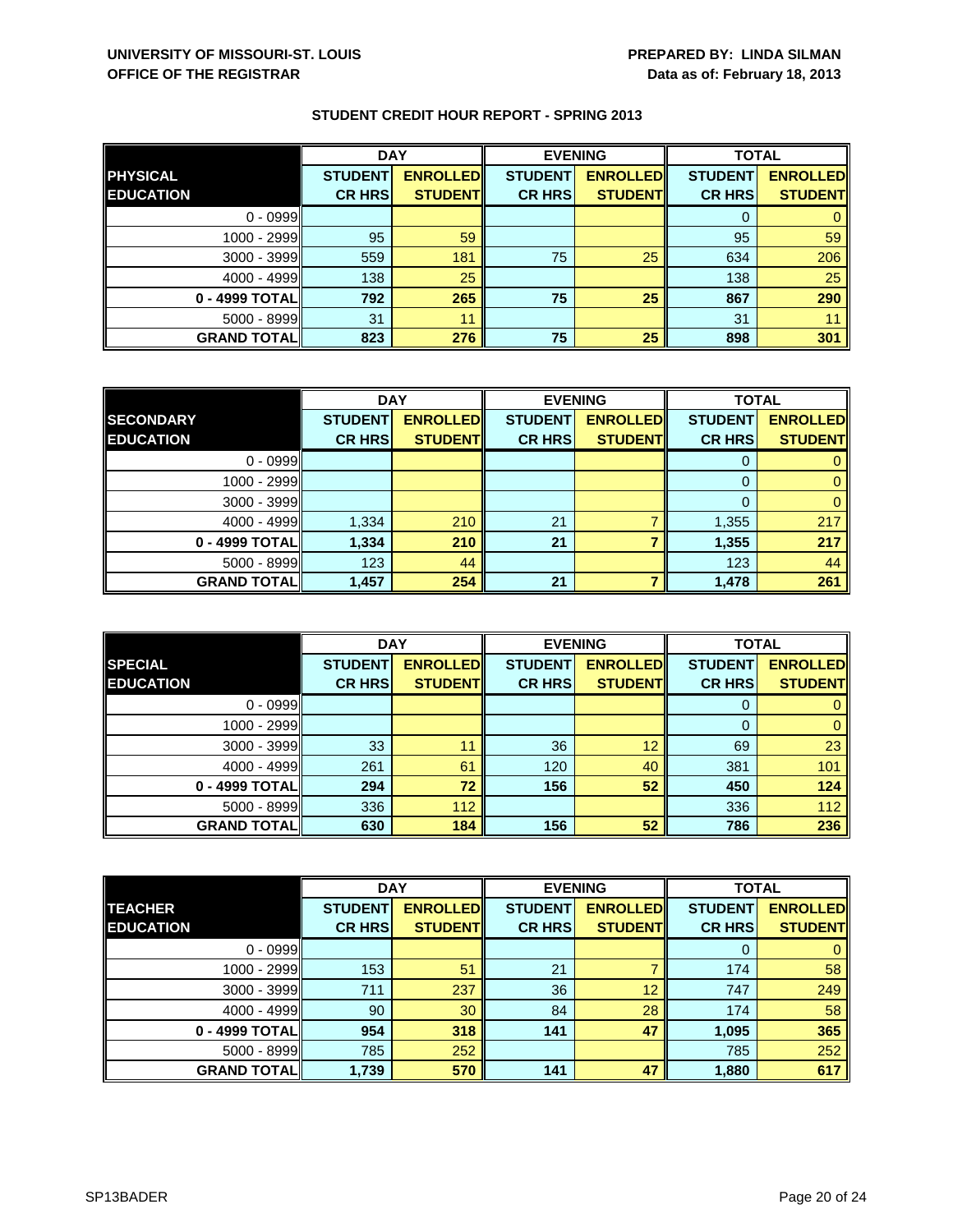|                           | <b>DAY</b>     |                 | <b>EVENING</b> |                 | <b>TOTAL</b>   |                 |
|---------------------------|----------------|-----------------|----------------|-----------------|----------------|-----------------|
| <b>TOTAL COLLEGE OF</b>   | <b>STUDENT</b> | <b>ENROLLED</b> | <b>STUDENT</b> | <b>ENROLLED</b> | <b>STUDENT</b> | <b>ENROLLED</b> |
| <b>ARTS &amp; SCIENCE</b> | <b>CR HRS</b>  | <b>STUDENT</b>  | <b>CR HRS</b>  | <b>STUDENT</b>  | <b>CR HRS</b>  | <b>STUDENT</b>  |
| $0 - 0999$                | 162            | 54              | 30             | 10              | 192            | 64              |
| $1000 - 2999$             | 35,093         | 11,157          | 4,179          | 1,263           | 39,272         | 12,420          |
| $3000 - 3999$             | 8,524          | 2,886           | 1,059          | 356             | 9,583          | 3,242           |
| $4000 - 4999$             | 5,939          | 2,070           | 1,125          | 387             | 7,064          | 2,457           |
| 0 - 4999 TOTALI           | 49,718         | 16,167          | 6,393          | 2,016           | 56,111         | 18,183          |
| $5000 - 8999$             | 4,592          | 1,685           | 0              |                 | 4,592          | 1,685           |
| <b>GRAND TOTAL</b>        | 54,310         | 17,852          | 6,393          | 2,016           | 60,703         | 19,868          |

|                                | <b>DAY</b>     |                 | <b>EVENING</b> |                 | <b>TOTAL</b>   |                 |
|--------------------------------|----------------|-----------------|----------------|-----------------|----------------|-----------------|
| <b>TOTAL COLLEGE OF</b>        | <b>STUDENT</b> | <b>ENROLLED</b> | <b>STUDENT</b> | <b>ENROLLED</b> | <b>STUDENT</b> | <b>ENROLLED</b> |
| <b>BUSINESS ADMINISTRATION</b> | <b>CR HRS</b>  | <b>STUDENT</b>  | <b>CR HRS</b>  | <b>STUDENT</b>  | <b>CR HRS</b>  | <b>STUDENT</b>  |
| $0 - 0999$                     |                |                 | 0              |                 |                |                 |
| $1000 - 2999$                  | 4,002          | 1,334           | 696            | 232             | 4,698          | 1,566           |
| $3000 - 3999$                  | 7,429          | 2,496           | 2,275          | 765             | 9,704          | 3,261           |
| $4000 - 4999$                  | 447            | 149             | 654            | 218             | 1,101          | 367             |
| 0 - 4999 TOTAL                 | 11,878         | 3,979           | 3,625          | 1,215           | 15,503         | 5,194           |
| 5000 - 8999                    | 3,267          | 1,099           | 0              |                 | 3,267          | 1,099           |
| <b>GRAND TOTAL</b>             | 15,145         | 5,078           | 3,625          | 1,215           | 18,770         | 6,293           |

|                                             | <b>DAY</b>                      |                                   |                                 | <b>EVENING</b>                    | <b>TOTAL</b>                    |                                   |
|---------------------------------------------|---------------------------------|-----------------------------------|---------------------------------|-----------------------------------|---------------------------------|-----------------------------------|
| <b>TOTAL COLLEGE OF</b><br><b>EDUCATION</b> | <b>STUDENT</b><br><b>CR HRS</b> | <b>ENROLLED</b><br><b>STUDENT</b> | <b>STUDENT</b><br><b>CR HRS</b> | <b>ENROLLED</b><br><b>STUDENT</b> | <b>STUDENT</b><br><b>CR HRS</b> | <b>ENROLLED</b><br><b>STUDENT</b> |
| $0 - 0999$                                  |                                 |                                   | 0                               |                                   | O                               | 0                                 |
| 1000 - 2999                                 | 597                             | 223                               | 78                              | 26                                | 675                             | 249                               |
| $3000 - 3999$                               | 1,994                           | 679                               | 426                             | 142                               | 2,420                           | 821                               |
| $4000 - 4999$                               | 3,365                           | 672                               | 402                             | 134                               | 3,767                           | 806                               |
| 0 - 4999 TOTAL                              | 5,956                           | 1,574                             | 906                             | 302                               | 6,862                           | 1,876                             |
| $5000 - 8999$                               | 4,815                           | 1,628                             | 0                               |                                   | 4,815                           | 1,628                             |
| <b>GRAND TOTALI</b>                         | 10,771                          | 3,202                             | 906                             | 302                               | 11,677                          | 3,504                             |

|                              | <b>DAY</b>     |                 | <b>EVENING</b> |                 | <b>TOTAL</b>   |                 |
|------------------------------|----------------|-----------------|----------------|-----------------|----------------|-----------------|
| <b>TOTAL COLLEGE OF</b>      | <b>STUDENT</b> | <b>ENROLLED</b> | <b>STUDENT</b> | <b>ENROLLED</b> | <b>STUDENT</b> | <b>ENROLLED</b> |
| <b>FINE ARTS &amp; COMM.</b> | <b>CR HRS</b>  | <b>STUDENT</b>  | <b>CR HRS</b>  | <b>STUDENT</b>  | <b>CR HRS</b>  | <b>STUDENT</b>  |
| $0 - 0999$                   |                |                 | 0              |                 |                | 0               |
| 1000 - 2999                  | 7,148          | 2,682           | 822            | 284             | 7,970          | 2,966           |
| $3000 - 3999$                | 2,436          | 841             | 84             | 28              | 2,520          | 869             |
| $4000 - 4999$                | 481            | 167             | 0              |                 | 481            | 167             |
| 0 - 4999 TOTAL               | 10,065         | 3,690           | 906            | 312             | 10,971         | 4,002           |
| $5000 - 8999$                | 141            | 47              | 0              |                 | 141            | 47              |
| <b>GRAND TOTAL</b>           | 10,206         | 3,737           | 906            | 312             | 11,112         | 4,049           |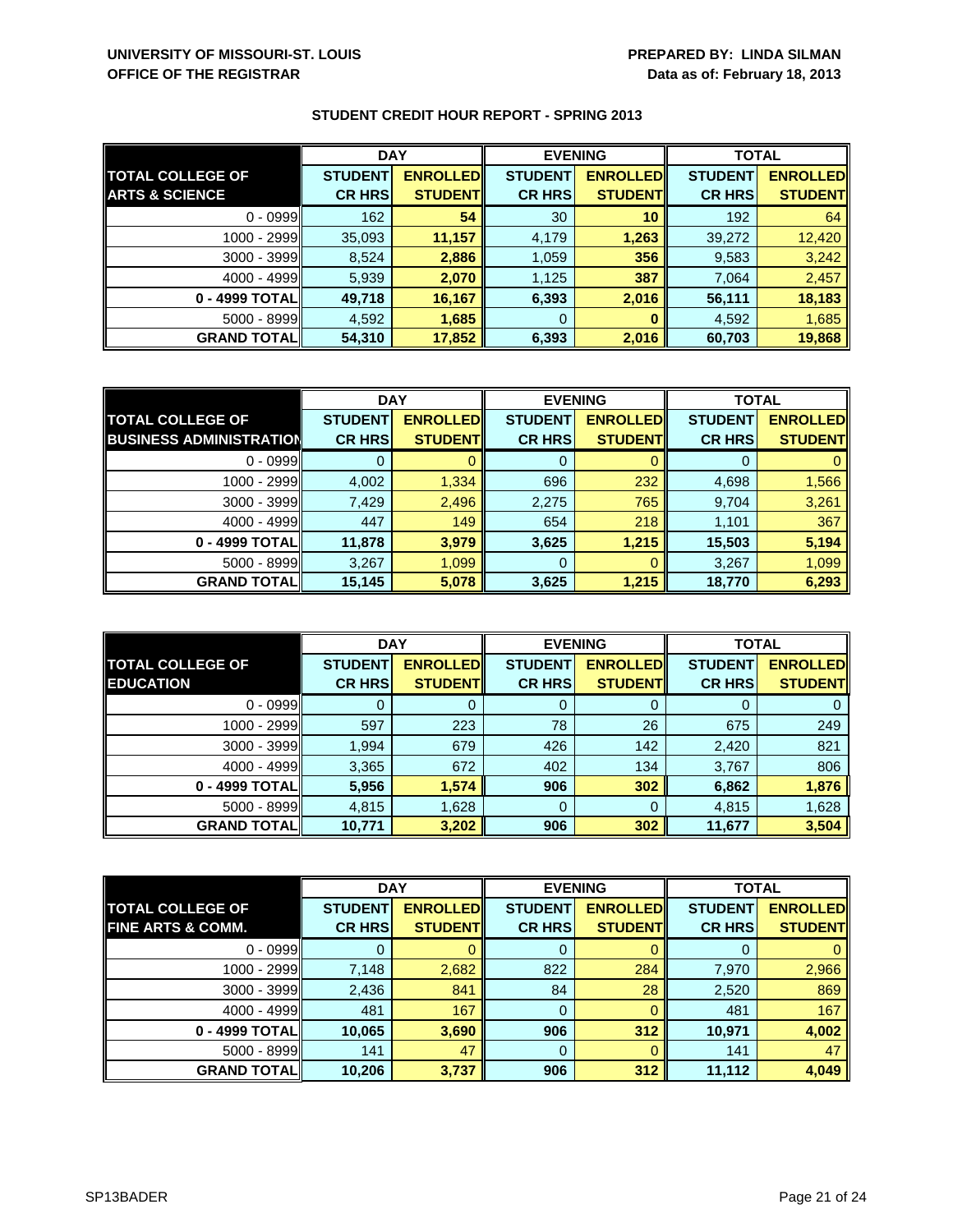|                             | <b>DAY</b>     |                 | <b>EVENING</b> |                 | <b>TOTAL</b>   |                 |
|-----------------------------|----------------|-----------------|----------------|-----------------|----------------|-----------------|
| UMSL/WU ENGINEERING         | <b>STUDENT</b> | <b>ENROLLED</b> | <b>STUDENT</b> | <b>ENROLLED</b> | <b>STUDENT</b> | <b>ENROLLED</b> |
| <b>PRE-ENGINEERING INC</b>  | <b>CR HRS</b>  | <b>STUDENT</b>  | <b>CR HRS</b>  | <b>STUDENT</b>  | <b>CR HRS</b>  | <b>STUDENT</b>  |
| 0 - 0999 Pre-Engineering    |                |                 |                |                 | $\Omega$       |                 |
| 1000 - 2999 Pre-Engineering |                |                 |                |                 | $\Omega$       | 0               |
| $0 - 0999$                  |                |                 |                |                 | $\Omega$       |                 |
| 1000 - 2999                 | 198            | 86              | 448            | 181             | 646            | 267             |
| $3000 - 3999$               |                |                 | 952            | 313             | 952            | 313             |
| $4000 - 4999$               |                |                 | 582            | 230             | 582            | 230             |
| 0 - 4999 TOTAL              | 198            | 86              | 1,982          | 724             | 2,180          | 810             |
| $5000 - 8999$               |                |                 |                |                 | 0              |                 |
| <b>GRAND TOTAL</b>          | 198            | 86              | 1,982          | 724             | 2,180          | 810             |

|                         | <b>DAY</b>     |                 |                | <b>EVENING</b>  |                | <b>TOTAL</b>    |  |
|-------------------------|----------------|-----------------|----------------|-----------------|----------------|-----------------|--|
| <b>TOTAL COLLEGE OF</b> | <b>STUDENT</b> | <b>ENROLLED</b> | <b>STUDENT</b> | <b>ENROLLED</b> | <b>STUDENT</b> | <b>ENROLLED</b> |  |
| <b>NURSING</b>          | <b>CR HRS</b>  | <b>STUDENT</b>  | <b>CR HRS</b>  | <b>STUDENT</b>  | <b>CR HRS</b>  | <b>STUDENT</b>  |  |
| $0 - 0999$              |                |                 |                |                 |                |                 |  |
| $1000 - 2999$           | 669            | 248             |                |                 | 669            | 248             |  |
| $3000 - 3999$           | 3,767          | 1,010           | 566            | 161             | 4,333          | 1,171           |  |
| $4000 - 4999$           | 909            | 227             | 379            | 93              | 1,288          | 320             |  |
| 0 - 4999 TOTAL          | 5,345          | 1,485           | 945            | 254             | 6,290          | 1,739           |  |
| $5000 - 8999$           | 1,003          | 326             |                |                 | 1,003          | 326             |  |
| <b>GRAND TOTALI</b>     | 6,348          | 1,811           | 945            | 254             | 7,293          | 2,065           |  |

|                         | <b>DAY</b>     |                 | <b>EVENING</b> |                 | <b>TOTAL</b>   |                 |
|-------------------------|----------------|-----------------|----------------|-----------------|----------------|-----------------|
| <b>TOTAL COLLEGE OF</b> | <b>STUDENT</b> | <b>ENROLLED</b> | <b>STUDENT</b> | <b>ENROLLED</b> | <b>STUDENT</b> | <b>ENROLLED</b> |
| <b>OPTOMETRY</b>        | <b>CR HRS</b>  | <b>STUDENT</b>  | <b>CR HRS</b>  | <b>STUDENT</b>  | <b>CR HRS</b>  | <b>STUDENT</b>  |
| $0 - 0999$              |                |                 |                |                 |                |                 |
| $1000 - 2999$           |                |                 |                |                 |                |                 |
| $3000 - 3999$           |                |                 |                |                 |                |                 |
| $4000 - 4999$           |                |                 |                |                 |                |                 |
| 0 - 4999 TOTAL          |                |                 | 0              |                 |                |                 |
| $5000 - 8999$           | 3,107          | 1,103           |                |                 | 3,107          | 1,103           |
| <b>GRAND TOTAL</b>      | 3,107          | 1,103           | 0              |                 | 3,107          | 1,103           |

|                    | <b>DAY</b>     |                 | <b>EVENING</b> |                 | <b>TOTAL</b>   |                 |
|--------------------|----------------|-----------------|----------------|-----------------|----------------|-----------------|
| <b>TOTAL</b>       | <b>STUDENT</b> | <b>ENROLLED</b> | <b>STUDENT</b> | <b>ENROLLED</b> | <b>STUDENT</b> | <b>ENROLLED</b> |
| <b>GRADUATE</b>    | <b>CR HRS</b>  | <b>STUDENT</b>  | <b>CR HRS</b>  | <b>STUDENT</b>  | <b>CR HRS</b>  | <b>STUDENT</b>  |
| $0 - 0999$         |                |                 |                |                 |                |                 |
| 1000 - 2999        |                |                 |                |                 |                |                 |
| 3000 - 3999        |                |                 |                |                 |                |                 |
| $4000 - 4999$      | ◠              |                 |                |                 | ◠              |                 |
| 0 - 4999 TOTAL     |                |                 | 0              |                 |                |                 |
| $5000 - 8999$      | 502            | 186             |                |                 | 502            | 186             |
| <b>GRAND TOTAL</b> | 505            | 187             | 0              |                 | 505            | 187             |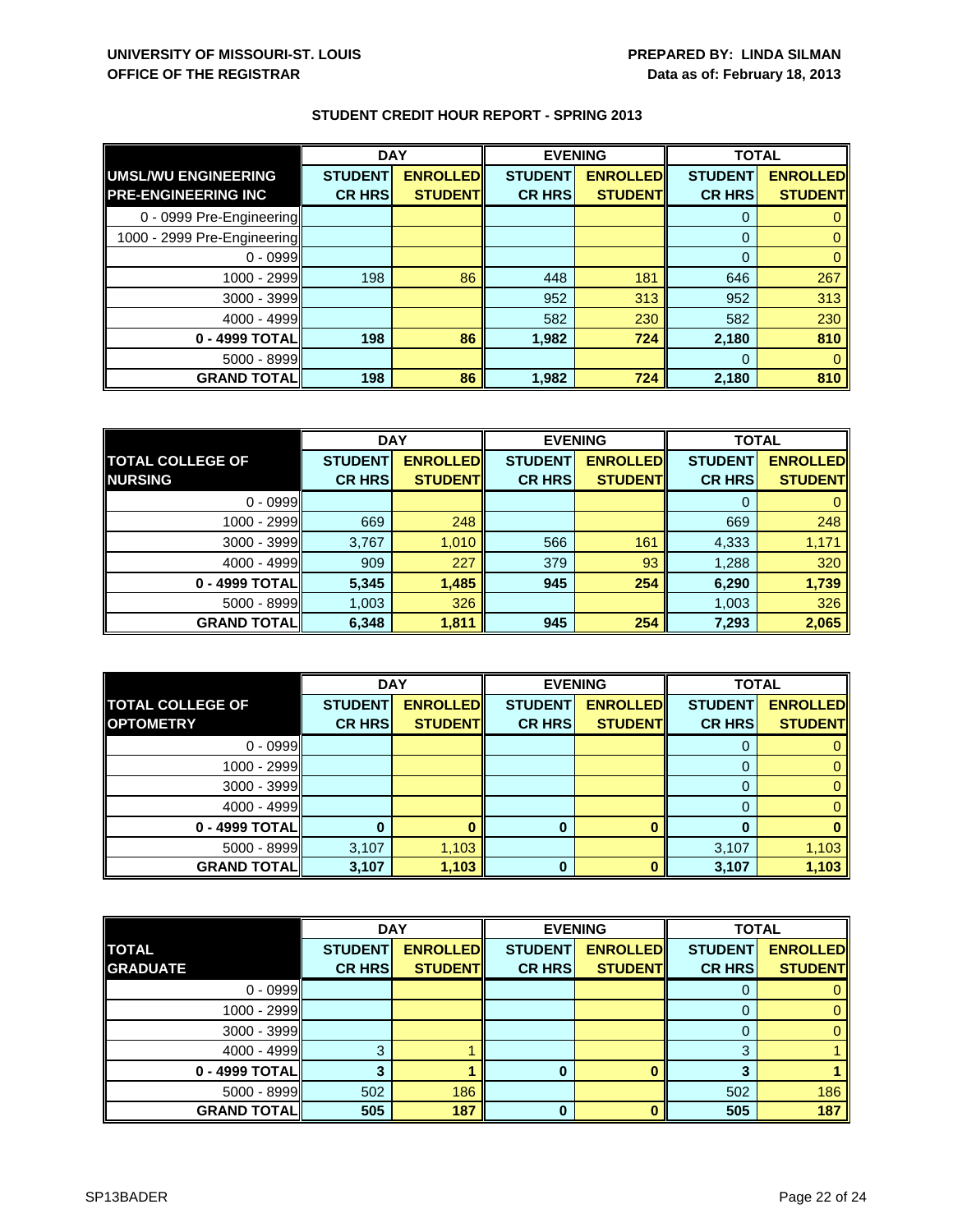|                         | <b>DAY</b>     |                 | <b>EVENING</b> |                 | <b>TOTAL</b>   |                 |
|-------------------------|----------------|-----------------|----------------|-----------------|----------------|-----------------|
| <b>TOTAL AIR &amp;</b>  | <b>STUDENT</b> | <b>ENROLLED</b> | <b>STUDENT</b> | <b>ENROLLED</b> | <b>STUDENT</b> | <b>ENROLLED</b> |
| <b>MILITARY SCIENCE</b> | <b>CR HRS</b>  | <b>STUDENT</b>  | <b>CR HRS</b>  | <b>STUDENT</b>  | <b>CR HRS</b>  | <b>STUDENT</b>  |
| $0 - 0999$              |                |                 |                |                 |                |                 |
| $1000 - 2999$           | 36             | 13              |                |                 | 36             | 13              |
| $3000 - 3999$           | 15             |                 |                |                 | 15             |                 |
| $4000 - 4999$           |                |                 |                |                 |                |                 |
| 0 - 4999 TOTAL          | 51             | 18              | 0              |                 | 51             | 18              |
| $5000 - 8999$           |                |                 |                |                 | 0              |                 |
| <b>GRAND TOTAL</b>      | 51             | 18              |                |                 | 51             | 18              |

|                    | <b>DAY</b>     |                 | <b>EVENING</b> |                  | <b>TOTAL</b>   |                 |
|--------------------|----------------|-----------------|----------------|------------------|----------------|-----------------|
|                    | <b>STUDENT</b> | <b>ENROLLED</b> | <b>STUDENT</b> | <b>ENROLLED</b>  | <b>STUDENT</b> | <b>ENROLLED</b> |
| <b>TOTAL CO-OP</b> | <b>CR HRS</b>  | <b>STUDENT</b>  | <b>CR HRS</b>  | <b>STUDENT</b>   | <b>CR HRS</b>  | <b>STUDENT</b>  |
| $0 - 0999$         |                |                 |                |                  |                |                 |
| 1000 - 2999        |                |                 |                |                  | $\Omega$       |                 |
| $3000 - 3999$      | 81             | 8               |                |                  | 81             | 8               |
| 4000 - 4999        | 221            | 27              |                |                  | 221            | 27              |
| 0 - 4999 TOTAL     | 302            | 35              | 0              | O                | 302.0          | 35              |
| 5000 - 8999        | 21             | $\Omega$        |                |                  | 21             |                 |
| <b>GRAND TOTAL</b> | 323            | 37              | ŋ              | $\mathbf \Omega$ | 323            | 37              |

|                        | <b>DAY</b>     |                 | <b>EVENING</b> |                 | <b>TOTAL</b>   |                 |
|------------------------|----------------|-----------------|----------------|-----------------|----------------|-----------------|
|                        | <b>STUDENT</b> | <b>ENROLLED</b> | <b>STUDENT</b> | <b>ENROLLED</b> | <b>STUDENT</b> | <b>ENROLLED</b> |
| <b>TOTAL ON CAMPUS</b> | <b>CR HRS</b>  | <b>STUDENT</b>  | <b>CR HRS</b>  | <b>STUDENTI</b> | <b>CR HRS</b>  | <b>STUDENT</b>  |
| $0 - 0999$             | 162            | 54              | 30             | 10              | 192            | 64              |
| 1000 - 2999            | 47,743         | 15,743          | 6,223          | 1,986           | 53,966         | 17,729          |
| $3000 - 3999$          | 24,246         | 7,925           | 5,362          | 1,765           | 29,608         | 9,690           |
| $4000 - 4999$          | 11,365         | 3,313           | 3,142          | 1,062           | 14,507         | 4,375           |
| 0 - 4999 TOTALI        | 83,516         | 27,035          | 14,757         | 4,823           | 98,273         | 31,858          |
| $5000 - 8999$          | 17,448         | 6,076           |                |                 | 17,448         | 6,076           |
| <b>GRAND TOTALI</b>    | 100,964        | 33,111          | 14,757         | 4,823           | 115,721        | 37,934          |

| <b>TOTAL OFF CAMPUS</b> | <b>DAY</b>     |                  |                | <b>EVENING</b>  |                | <b>TOTAL</b>    |
|-------------------------|----------------|------------------|----------------|-----------------|----------------|-----------------|
| <b>CREDIT HOURS BY</b>  | <b>STUDENT</b> | <b>ENROLLEDI</b> | <b>STUDENT</b> | <b>ENROLLED</b> | <b>STUDENT</b> | <b>ENROLLED</b> |
| <b>COURSE LEVEL</b>     | <b>CR HRS</b>  | <b>STUDENT</b>   | <b>CR HRS</b>  | <b>STUDENT</b>  | <b>CR HRS</b>  | <b>STUDENT</b>  |
| $0 - 0999$              |                |                  |                |                 | 0              | $\mathbf{0}$    |
| 1000 - 2999             | 6,603          | 2,146            | 435            | 145             | 7,038          | 2,291           |
| $3000 - 3999$           | 1,302          | 434              |                |                 | 1,302          | 434             |
| $4000 - 4999$           | 809            | 220              |                |                 | 809            | 220             |
| 0 - 4999 TOTAL          | 8,714          | 2,800            | 435            | 145             | 9,149          | 2,945           |
| $5000 - 8999$           | 2,878          | 955              |                |                 | 2,878          | 955             |
| <b>GRAND TOTAL</b>      | 11,592         | 3,755            | 435            | 145             | 12,027         | 3,900           |